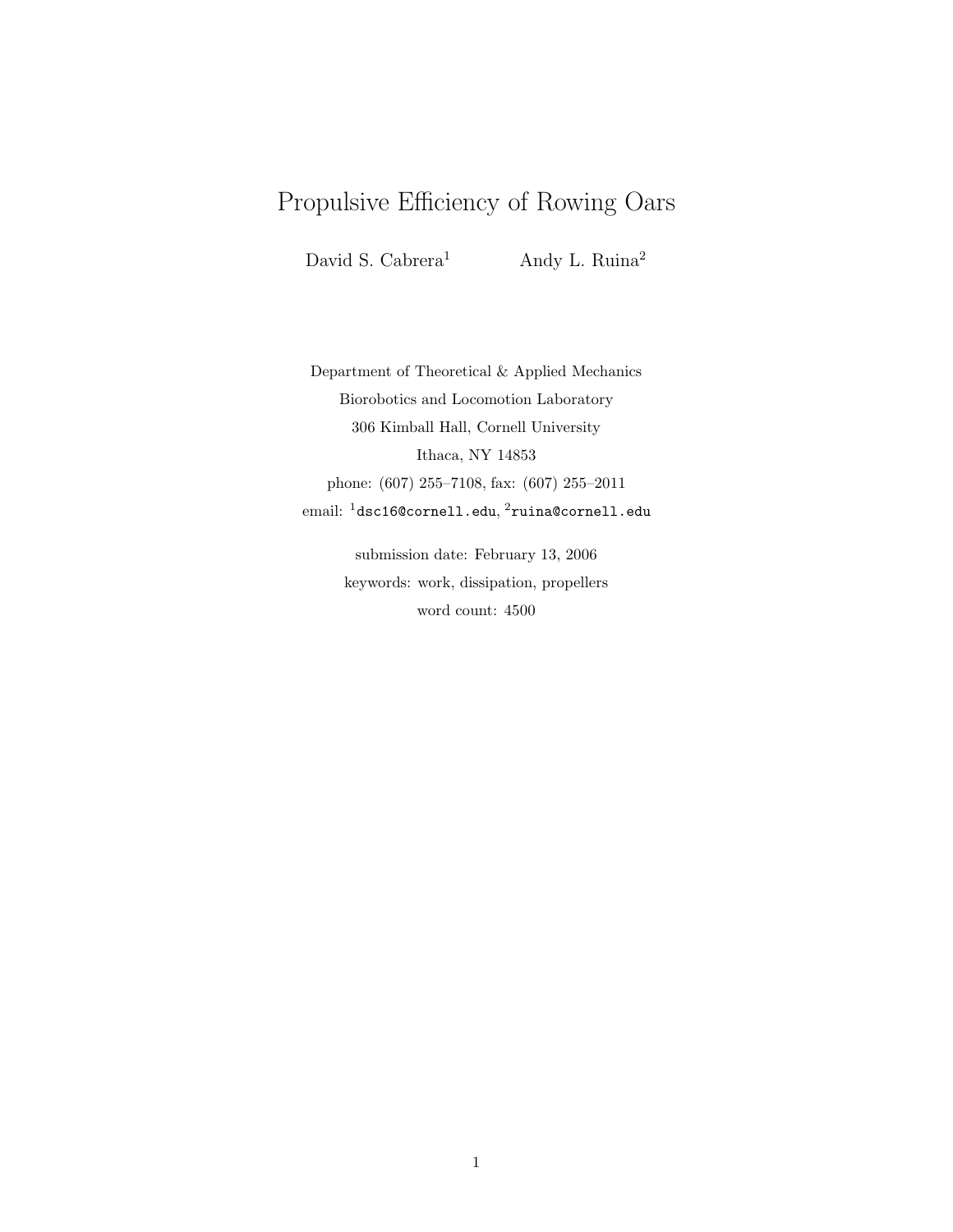#### Abstract

Is the common folklore, that oars are less efficient at propulsion than propellers, correct? Here we examine the propulsive efficiency of the oars used in competitive rowing. We take the propulsive efficiency  $\eta$  of rowing to be the ratio of the energetic benefit, the energy  $D_b$  dissipated by boat drag, to the energetic cost, the work  $W_r$  performed by the rower. Air drag is neglected as is the energetic cost of raising and lowering the oar out of and into the water. We calculate  $\eta$  first by directly using extensive data from an instrumented single scull and again using less data and extrapolating on the basis of a simple rowing model. From the data, we estimate that  $\eta \approx 0.84$ . That is, about 84% of the rower's energy dissipated during a stroke is due to boat drag and the remaining 16% of the energy dissipated is due to oar drag. The best marine propellers have efficiencies of about 80%. We also point out some subtleties in energetic calculations in rowing, discuss the essential differences between oars and propellers, and discuss how oars might be made still more efficient.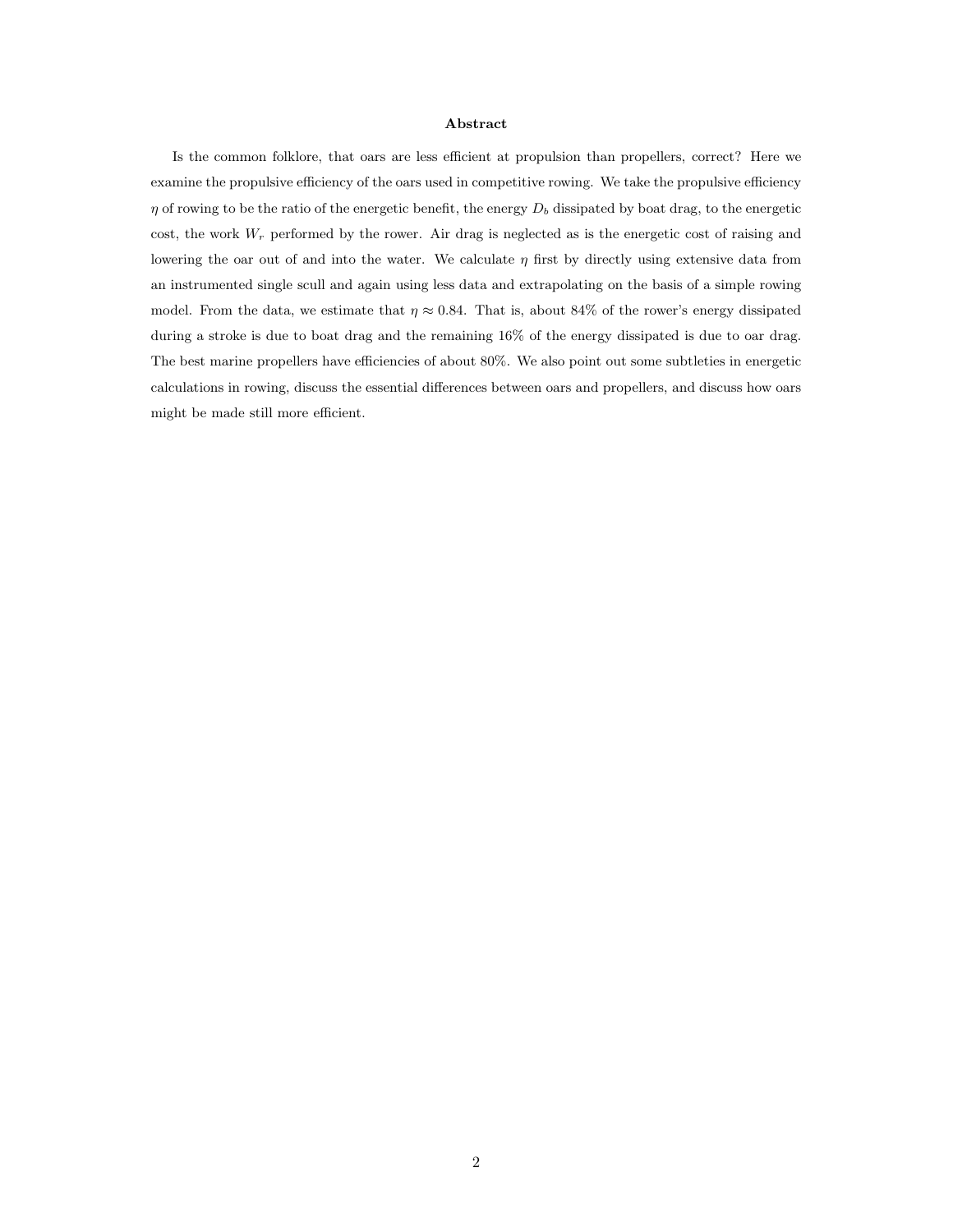# 1 Introduction

Modern propellers are obviously an improvement over more-ancient oars and paddles in that they are compact and well suited to transmissions from rotary engines. It is thus commonly assumed that propellers are an improvement over oars in other regards, for example, in propulsive efficiency. Is this really so? Several authors have addressed the efficiency of oars using various definitions for efficiency. Alexander (1927), Affeld et al. (1993), Kleshnev (1999), Pendergast et al. (2003), and Atkinson (2004) sensibly define oar efficiency,  $\eta$ , as the ratio of work done by boat drag to the work done (discussed below) by the rowers. Meanwhile, Wellicome (1967) defines efficiency as the ratio of "useful" work (discussed later) done by the crew to the total crew work and Celentano et al. (1974) define efficiency as the ratio of crew work to the sum of crew work and oar drag dissipation. Unfortunately, as discussed below, there are problems with how these authors calculate the rowers' work.

Here we use the first definition of propulsive efficiency from above, the ratio of the boat drag dissipation to total rower work, but take some care in calculating the terms therein. We discuss the efficiencies of oars versus propellers and show, using a simple example, that oars can have arbitrarily close to perfect efficiency. We then review previous authors' calculations of rower work and discuss why these calculations are erroneous. Finally, we suggest how oar efficiency may be improved.

# 2 Methods

In this section we present our definition of propulsive efficiency and outline how we calculate it using data gathered from an instrumented single scull and also more indirectly with less data but using a simple rowing model (Cabrera et al., 2006).

### 2.1 Definition of Efficiency

We define the *energetic* efficiency of a rowing oar,  $\varepsilon$ , as the ratio of energetic benefit to the energy cost. The calculation is over a single stroke, assumed to be one of many strokes in a periodic sequence. At a chemical level, energy cost  $E$  is due to the work done by the forces the rower exerts on the boat and oars, the energy needed to overcome joint friction, and various energy costs associated with muscle function (e.g. the cost of maintaining muscle force, muscle shortening/lengthening, muscle activation, etc.). The energetic benefit,  $D_{\rm b}$ , is the portion of E that goes into overcoming boat drag. This definition is equivalent to the definition of drag efficiency posed by Pendergast et al. (2003). In this paper, however, we only consider as a cost the mechanical work done by the forces that the rower applies to the boat and oars (neglecting the work of raising, lowering, and feathering the oars) and we denote this work by  $W_r$ . Thus, we consider propulsive efficiency,  $\eta$ , and write  $\eta$  as:

$$
\eta = \frac{\text{benéfit}}{\text{cost}} = \frac{\text{boat dissipation}}{\text{rower work}} = \frac{D_{\text{b}}}{W_r}.\tag{1}
$$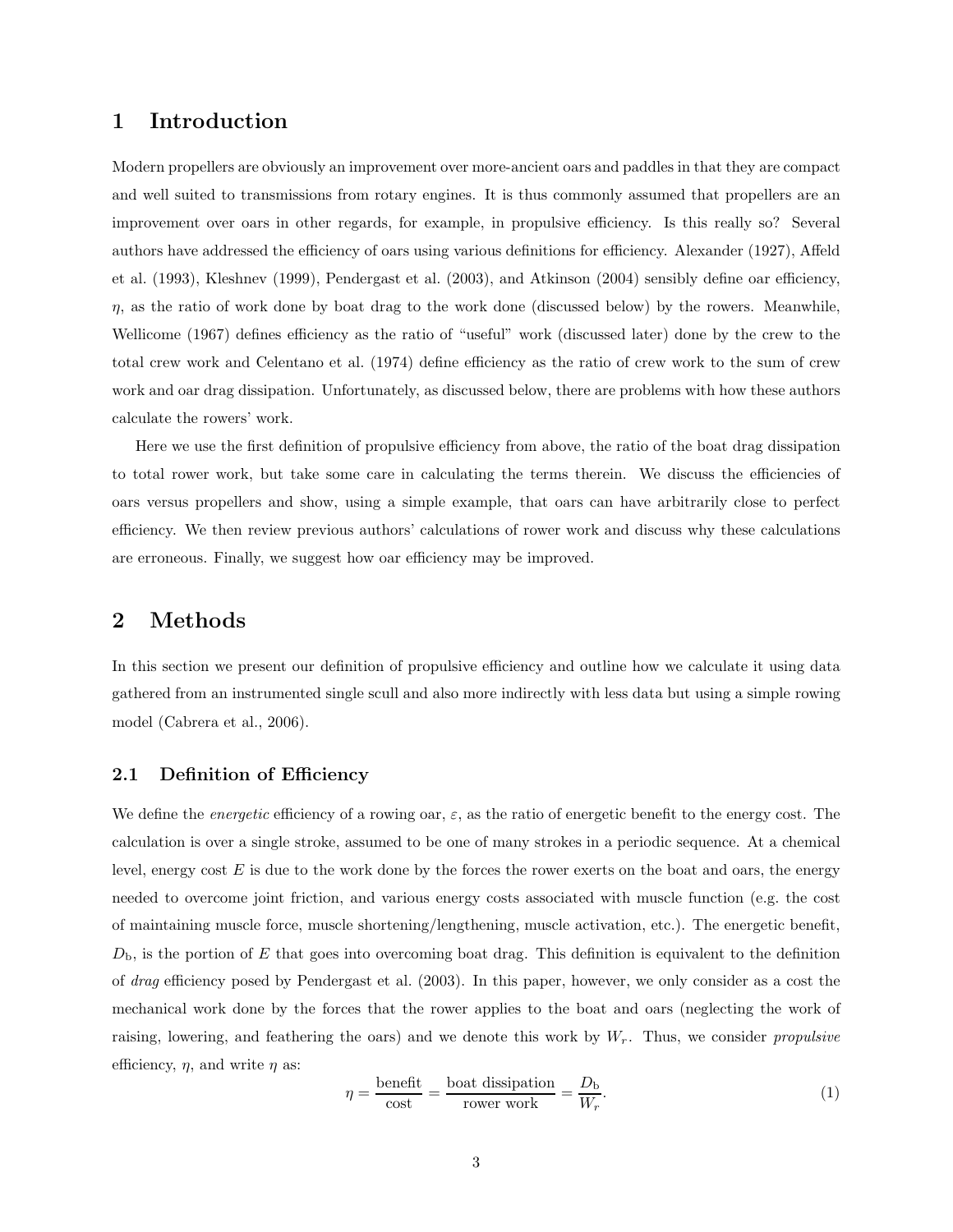This definition is equivalent to the definition of Froude efficiency posed by Pendergast et al. (2003). Ultimately, we will calculate  $\eta$  from on-water data. In order to do this, we derive an expression for  $W_r$  in terms of variables for which we have data.

Consider the system consisting of the boat and oars (not including the people) as shown in Fig. 1. Energy balance (over any period of time) tells us that:

$$
W_{\text{ext}} = \Delta E_K + \Delta E_P + W_{\text{int}},\tag{2}
$$

where  $W_{\text{ext}}$  is the work done on the system by forces external to the system,  $\Delta E_K$  is the change in the system's kinetic energy,  $\Delta E_P$  is the change in the system's gravitational potential energy, and  $W_{\text{int}}$  is internal work. External work ( $W_{\text{ext}}$ ) consists of the work done by the rower  $(W_r)$  and the work done by hydrodynamic and aerodynamic forces on the boat  $(W<sub>b</sub>)$  and oars  $(W<sub>O</sub>)<sup>1</sup>$ . These energy sources/sinks are depicted in Fig. 1. Internal work  $(W_{int})$  consists of energy loss due to friction at the oarlock, etc. Note that  $W_{b}$ ,  $W_{O} < 0$  and  $W_r > 0$ . We consider the motions of the system over a single stroke and assume that these motions are periodic. Therefore, we have  $\Delta E_K = \Delta E_P = 0$  and the energy balance equation (Eq. (2)) becomes:

$$
W_r + W_b + W_O = W_{\text{int}}.\t\t(3)
$$

We denote the magnitude of boat and oar dissipation by  $D_{\rm b} = |W_{\rm b}|$  and  $D_{\rm O} = |W_{\rm O}|$ , respectively. Then, solving Eq. (3) for  $W_r$  and substituting into the efficiency equation (Eq. (1)) we get:

$$
\eta = \frac{D_{\rm b}}{W_{\rm int} + D_{\rm b} + D_{\rm O}} = \frac{\text{boat dissipation}}{\text{total dissipation}}.\tag{4}
$$

Equation (4) is a generic expression for propulsive efficiency, allowing for various energy losses and models of the blade-fluid interaction. For simplicity, we make the following assumptions:

- 1. pitching and yawing motions of the boat are negligible,
- 2. the oars have identical kinematics and inertial/geometric properties,
- 3. air resistance on the oars is negligible,
- 4. losses due to internal work (bearing friction, etc.) are negligible  $(W_{int} = 0)$ ,
- 5. boat drag ( $F_{\text{boat}}$ ) is proportional to the square of boat velocity  $(v_{\text{b}})$ ,
- 6. the resultant oar blade force is perpendicular to the blade (as shown in Fig. 2), and
- 7. the rotational dissipation, from torque on the oar blade multiplied by its angular velocity, is negligible (equivalently, we assume that for energetic purposes the forces of water on the oar are statically equivalent to a single force at the center of the oar blade).

<sup>&</sup>lt;sup>1</sup>Note, these definitions of internal and external work are unrelated to "internal work" and "external work" as used in some of the biomechanics literature (e.g. in Cavagna et al. (1963)).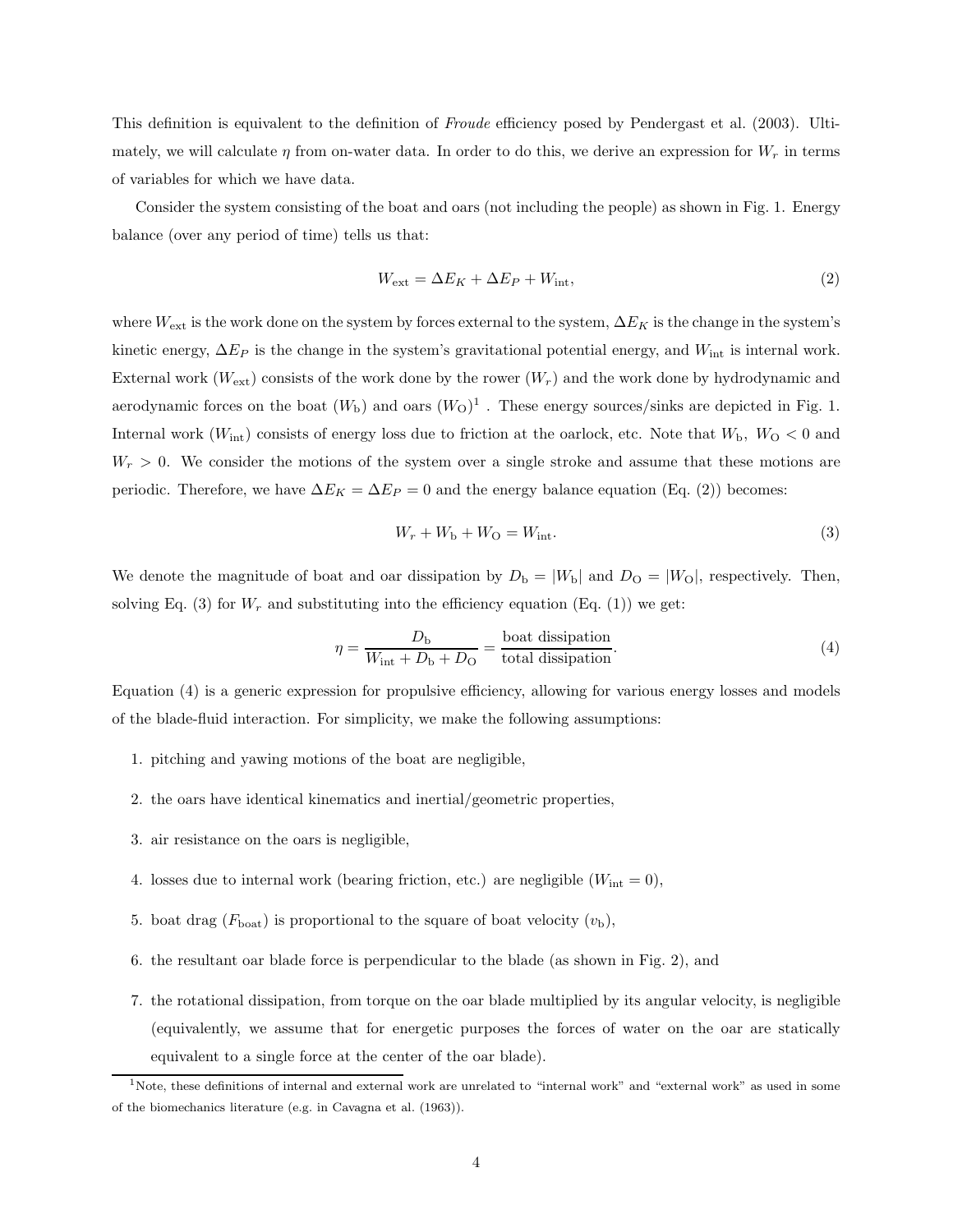Using these assumptions, we write the works done by boat and oar drag as:

$$
W_{\rm b} = -\int_0^T F_{\rm boat} v_{\rm b} \, dt = \int_0^T -C_1 v_{\rm b}^3 \, dt,\tag{5}
$$

$$
W_{\rm O} = \int_0^T F_{\rm oar}(\mathbf{v}_{\rm O} \cdot \hat{\mathbf{e}}_{\theta}) dt = \int_0^T F_{\rm oar}(\ell \dot{\theta} + v_{\rm D} \cos \theta) dt, \tag{6}
$$

where T is the stroke period,  $C_1$  is the boat drag coefficient,  $F_{\text{oar}}$  is the sum of the forces on the oar blades,  $\mathbf{v}_0$  is the velocity of each oar blade,  $\ell$  is the outboard oar length,  $\theta$  is the oar angle, and  $\dot{\theta}$  is the oar angular velocity (see Fig. 2 for a geometric schematic and free body diagrams of the boat-oars-rower system). Note that the negative sign in Eq. (5) is due to the fact that boat drag opposes boat velocity. Also note that, since we neglect air resistance the forces on the oar blades are zero during the recovery phase of the stroke (when the oars are in the air). Therefore,  $W<sub>O</sub>$  is non-zero only during the drive phase (when the oars are in the water).

Incorporating Eqs. (5) and (6) into Eq. (4) and using  $W_{\text{int}} = 0$  then gives us:

$$
\eta = \frac{\text{boat dissipation}}{\text{boat} + \text{oar dissipation}} = \frac{D_{\text{b}}}{D_{\text{b}} + D_{\text{O}}},\tag{7}
$$

where

$$
D_{\rm b} = |W_{\rm b}| = \left| - \int_0^T C_1 v_{\rm b}^3 \, dt \right|,\tag{8}
$$

$$
D_{\rm O} = |W_{\rm O}| = \left| \int_{\tau_1}^{\tau_2} F_{\rm oar}(\ell \dot{\theta} + v_{\rm b} \cos \theta) dt \right|, \tag{9}
$$

where  $\tau_1$  is the time of catch (when the oars go in the water) and  $\tau_2$  is the time of release (when the oars come out of the water). We will use Eq. (7) for calculating  $\eta$ .

### 2.2 Method I: Calculating  $\eta$  From On-water Data

We compute  $\eta$  using data collected from a heavyweight women's single scull (Cabrera et al., 2006). This data set includes measurements of the following functions of time:  $v_{\rm b}$ ,  $\theta$  (and, thus,  $\dot{\theta}$  and  $\ddot{\theta}$ ), and  $F_{\rm hand}$ (the summed components of the oar handle forces perpendicular to the oars' axes). Since we do not have direct measurements of  $F_{\text{oar}}$ , we use the following expression for  $F_{\text{oar}}$  in terms of the measured variables, found by taking angular momentum balance for the oar about the oarlock:

$$
F_{\text{oar}} = \frac{s}{\ell} F_{\text{hand}_{\theta}} + \frac{I_{\text{G}} + m_{\text{O}} d^2}{\ell} \ddot{\theta} + \frac{m_{\text{O}} d}{\ell} \dot{v}_{\text{b}} \cos \theta, \tag{10}
$$

where s is the inboard oar length,  $I_G$  is the sum of the oars' moments of inertia about their centers of mass,  $m<sub>O</sub>$  is the total oar mass, and d is the distance from the oarlock to the oar's center of mass. Note that we have modeled the oars as uniform, rigid rods as in Cabrera et al. (2006). Substituting the above expression for  $F_{\text{oar}}$  into Eq. (7) gives us the following expression we use to compute  $\eta_d$ , the efficiency calculated from the data:

$$
\eta_d = \frac{D_{\rm b}}{D_{\rm b} + D_{\rm O_d}},\tag{11}
$$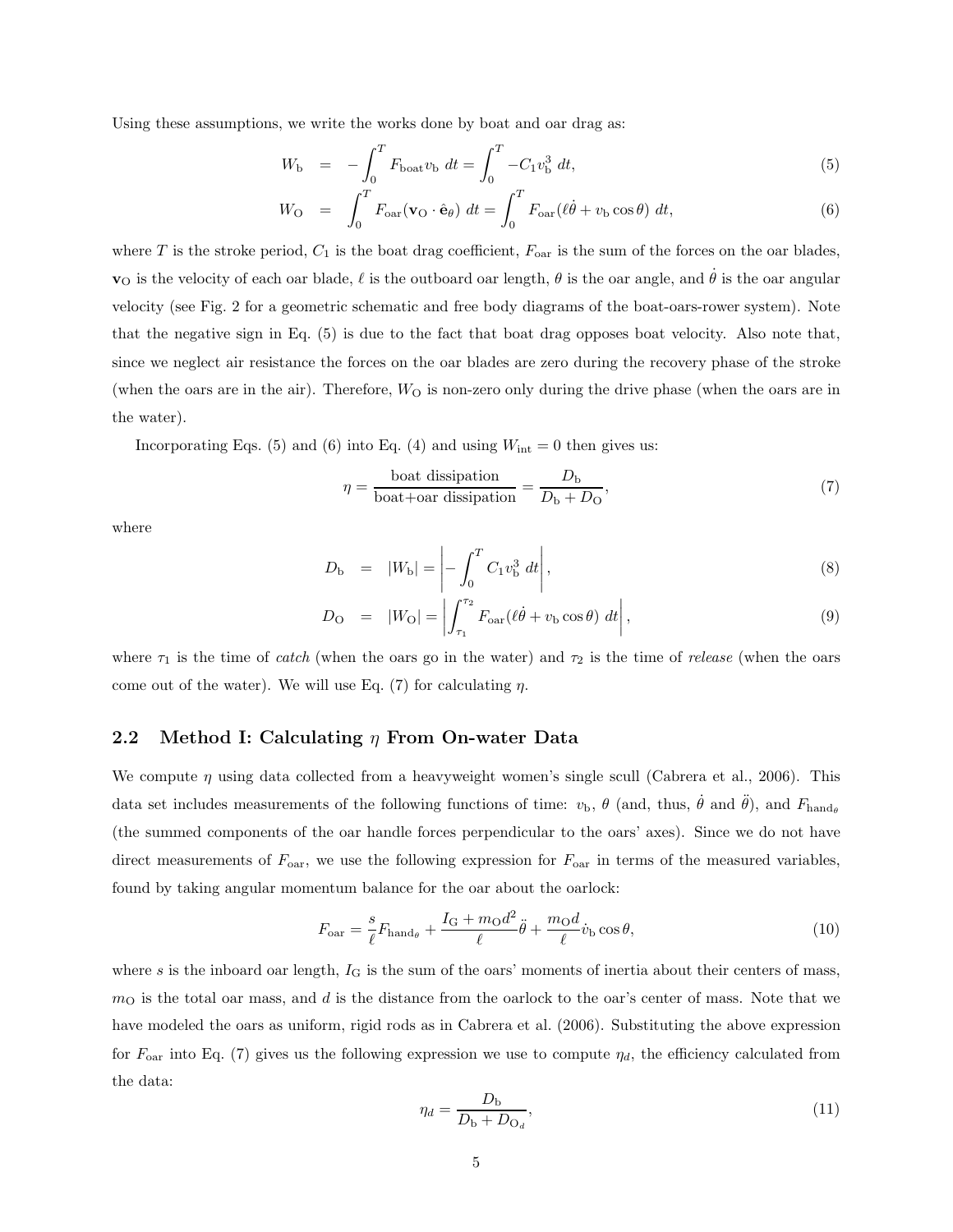where

$$
D_{\mathcal{O}_d} = \left| \int_{\tau_1}^{\tau_2} \left( \frac{s}{\ell} F_{\text{hand}_{\theta}} + \frac{I_{\mathcal{G}} + m_{\mathcal{O}} d^2}{\ell} \ddot{\theta} + \frac{m_{\mathcal{O}} d}{\ell} \dot{v}_{\text{b}} \cos \theta \right) (\ell \dot{\theta} + v_{\text{b}} \cos \theta) dt \right|.
$$
 (12)

We compute  $\dot{v}_{\rm b}$ ,  $\dot{\theta}$  and  $\ddot{\theta}$  by fitting the data for  $v_{\rm b}(t)$  and  $\theta(t)$  with cubic splines and differentiating with respect to time. Alternatively, we could (but do not) use finite differencing or different representations of  $v<sub>b</sub>(t)$  and  $\theta(t)$  (e. g., a Fourier series or a high-order polynomial). Cubic splines worked for us.

Since we do not know the times of catch and release, we assume that the catch and release occur so that the oar blade force is zero just after catch and just before release. Using this assumption, we calculate the catch and release times,  $\tau_1$  and  $\tau_2$ , by linearly interpolating  $F_{\text{oar}}(t)$  (from Eq. (10)) when a change in sign occurs and finding the time,  $\tau$ , when  $F_{\text{oar}}(\tau) = 0$  (see Fig. 3).

The values of the physical constants  $(C_1, s, \ell, I_G, m_O, \text{and } d)$  used are the same as those used in Cabrera et al. (2006) for a single sculler and are shown in Table 1. The constants s,  $\ell$ , and  $m<sub>O</sub>$  are measured with s and  $\ell$  being modified to account for the distance from the end of the oar handle at which the rower applies a force and the distance from the tip of the oar blade at which the resultant blade force is assumed to act. The values of d and  $I_G$  follow from assuming the oar is a uniform rod. The value of  $C_1$  is a function of water density ( $\rho$ ), boat wetted area  $(A^*)$ , and a shape-determined constant  $(C^*)$ . Since we did not have direct measurements of  $A^*$  and  $C^*$ , we assumed geometric similarity of boats and used a value of  $C_1$  obtained from drag test data for eights (Lazauskas, 1998) to compute  $C_1$  for singles (see Cabrera et al. (2006)).

We approximate the integrals in Eq.  $(11)$  using the trapezoidal rule. The subintervals are of equal length  $(\Delta t = T/50)$  except in the evaluation of  $D_0$  where the first and last subintervals of  $[\tau_1, \tau_2]$  have slightly smaller widths. The absolute numerical error associated with the trapezoidal rule is  $O(\Delta t)^2$ . The force on the oar blade, the boat drag force, the times of catch and release, and the inertial properties of the oars are sufficiently inaccurate that a more accurate method of approximating the integrals is not useful. A more accurate calculation of  $\eta$  could be made by knowing the kinematics of the oar blade more accurately; efficiency is determined largely by how much the blade slips.

#### 2.3 Method II: Calculating  $\eta$  Using Our Model

In Cabrera et al. (2006), we presented a simple model of rowing and showed that this model is capable of accurately predicting documented data (see Fig. 2 for a schematic of the model). In that study, we determined the set of body position functions  $(x_{\text{B/F}}(t), x_{\text{S/B}}(t), x_{\text{H/S}}(t))$  and fore-aft oarlock position  $(d_{\text{L/F}})$  that best fit the data by minimizing a weighted sum of the squares of the differences between the simulated and measured variables. We use the results of the best fit simulations from that study, using two different force-velocity relationships to model the oar-fluid interaction, to compute  $\eta$ .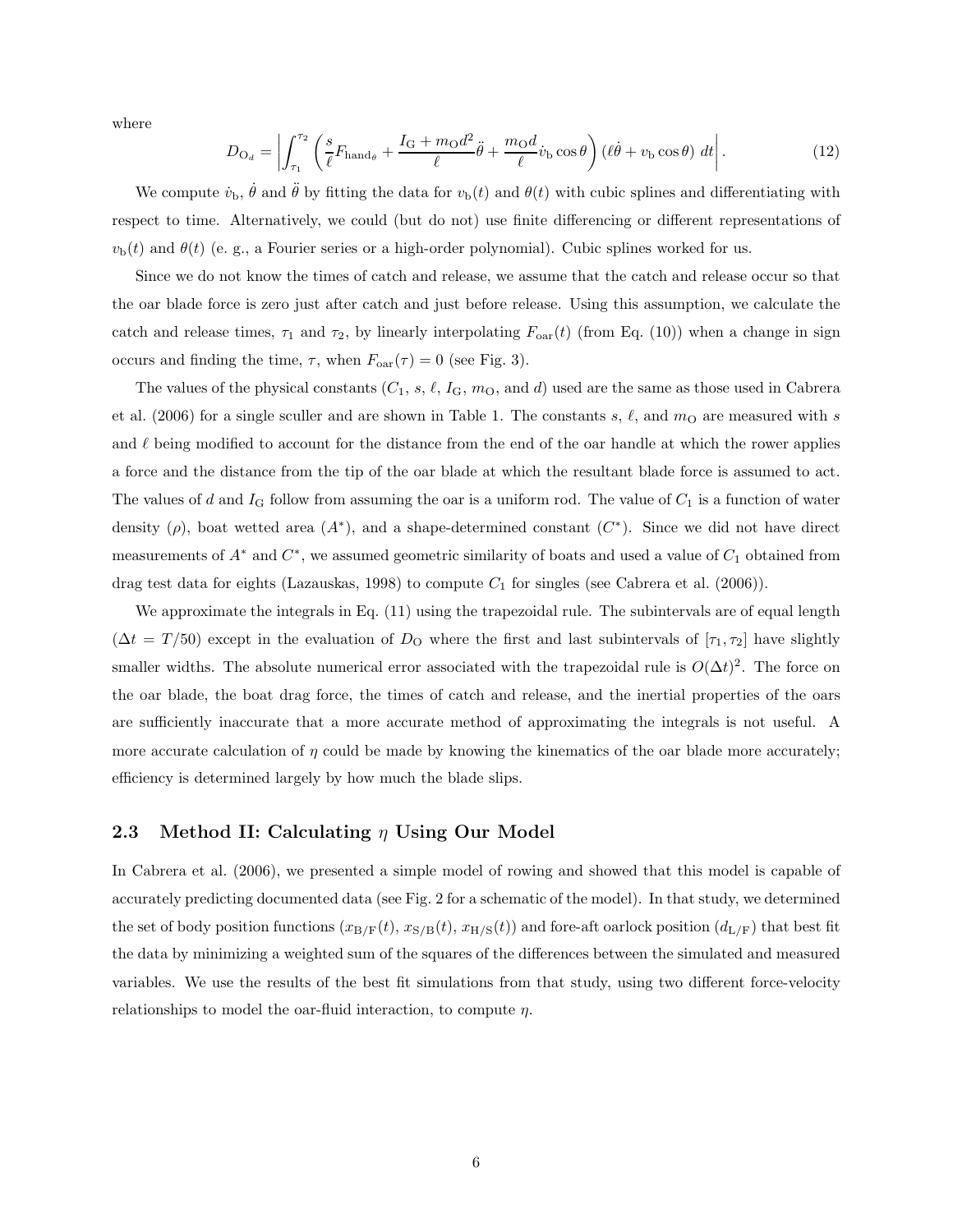#### 2.3.1 Method II.1: Using Model 1 of the Oar Blade Force

Model 1 is that of Pope (1973). Pope assumes that the magnitude of the oar blade force is proportional to the square of the component of blade velocity in the  $\hat{\mathbf{e}}_{\theta}$ -direction. Therefore, Pope has

$$
F_{\text{oar}} = C_2 (\mathbf{v}_0 \cdot \hat{\mathbf{e}}_{\theta})^2 = C_2 (v_b \cos \theta + \ell \dot{\theta})^2, \tag{13}
$$

where  $C_2$  is the blade drag coefficient. The value of  $C_2$  (listed in Table 1) depends on  $\rho$ , blade area  $(A')$ , and a shape and depth-determined constant (C'). The value of  $\rho$  is assumed to be 1000 kg/m<sup>3</sup>, A' was measured, and C' is determined using the results of drag tests performed on flat plates by Hoerner (1965).

Using Model 1, we obtain the following expression for efficiency, denoted by  $\eta_1$ :

$$
\eta_1 = \frac{D_{\rm b}}{D_{\rm b} + D_{\rm O_1}},\tag{14}
$$

where

$$
D_{\mathcal{O}_1} = \left| \int_{\tau_1}^{\tau_2} C_2(v_{\mathcal{b}} \cos \theta + \ell \dot{\theta})^3 \, dt \right|.
$$
 (15)

The integrands of the dissipation terms in Eq. 14 are the work rates,  $\dot{W}_{\text{b}}$  and  $\dot{W}_{\text{O}}$ . Considering these quantities as ordinary differential equations with initial conditions  $W_b(0) = 0$  J and  $W_0(0) = 0$  J, we compute  $W<sub>b</sub>$  and  $W<sub>O</sub>$ , the integrals in Eq. 14, using the same 4-stage, Runge-Kutta algorithm we used to solve the model governing equations as discussed in Cabrera et al. (2006).

For small oar angles ( $\cos \theta \approx 1$ ) and assuming that boat speed and oar slip speed are approximately constant, the above expression for  $\eta_1$  reduces to:

$$
\eta_1 \approx \frac{1}{1 + \frac{C_2}{C_1} \left(\frac{|\mathbf{v}_0|}{v_\mathbf{b}}\right)^3}.
$$
\n(16)

We do not use the simplified form  $(Eq. (16))$  in our calculations.

#### 2.3.2 Method II.2: Using Model 2 of the Oar Blade Force

Model 2 is based on experiments and numerical simulations performed by Wang et al. (2004) on a robotic fly wing. The resultant oar blade force is decomposed into lift and drag components,  $F<sub>L</sub>$  and  $F<sub>D</sub>$ , where the drag force opposes the direction of blade velocity and lift is perpendicular to drag as shown in Fig. 4. (Note that the lift force does no work.) The magnitudes of the lift and drag forces are assumed to be quadratic in oar speed,  $|v_{\text{O}}|$ , as follows:

$$
F_L = C_L |\mathbf{v}_0|^2, \tag{17}
$$

$$
F_D = C_D |\mathbf{v}_O|^2, \tag{18}
$$

where  $C_L$  and  $C_D$  are the lift and drag coefficients, respectively, and are assumed to be functions of the angle of attack,  $\phi$  (the angle between the blade velocity relative to the fluid and the  $\hat{\mathbf{e}}_r$ -direction as shown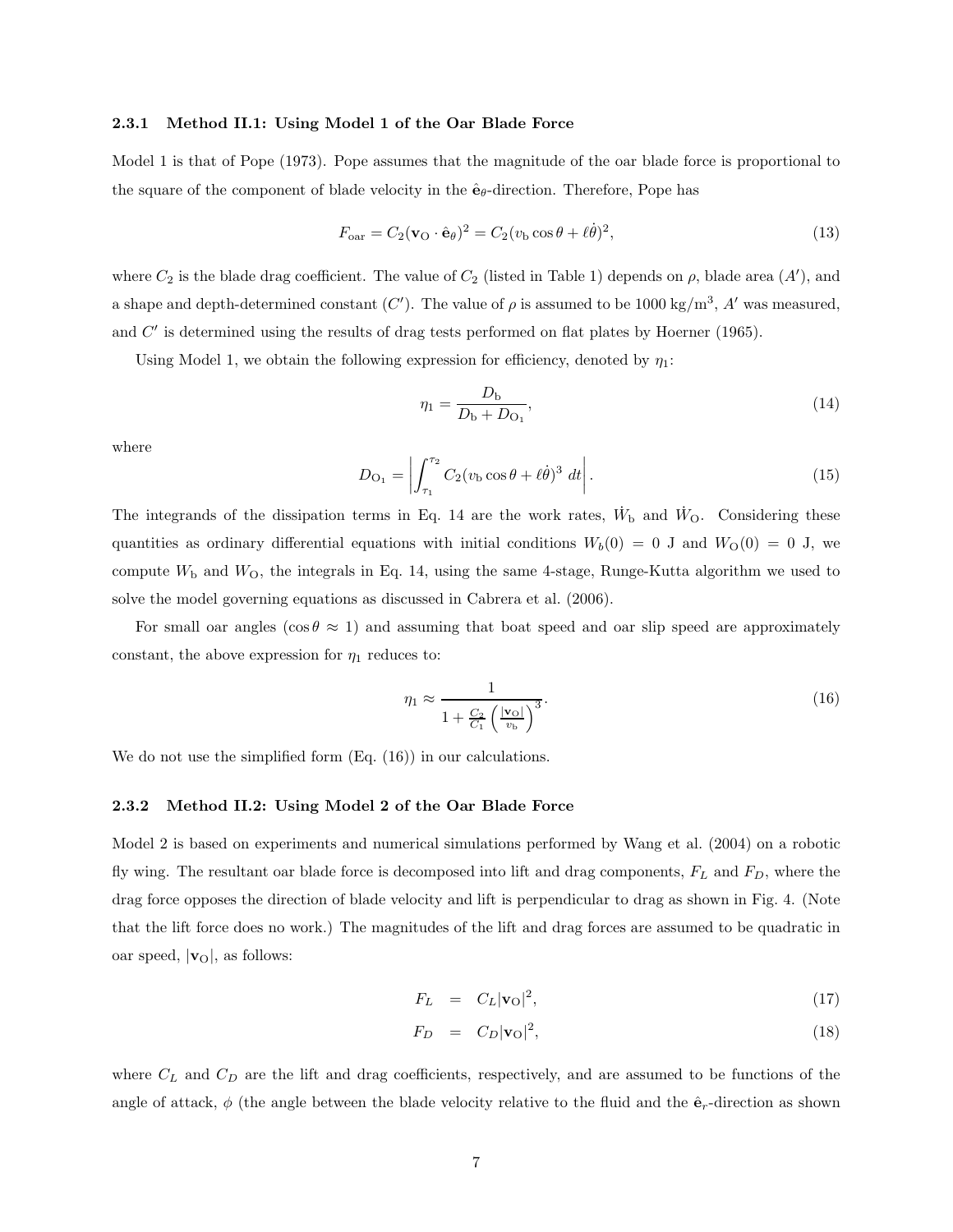in Fig. 2). The relationships between  $C_L$ ,  $C_D$ , and  $\phi$  are shown in the lift-drag polar (the plot of  $C_L$  versus  $C_D$ ) in Fig. 4 and are written as follows:

$$
C_L = C_L^{\max} \sin 2\phi, \tag{19}
$$

$$
C_D = C_L^{\max}(1 - \cos 2\phi), \qquad (20)
$$

where  $C_L^{\text{max}}$  is a constant. We used  $C_L^{\text{max}} = C_2/2$  in the model calculations.

Using Model 2, we obtain the following expression for efficiency, denoted by  $\eta_2$ , after some simplification:

$$
\eta_2 = \frac{D_{\rm b}}{D_{\rm b} + D_{\rm O_2}},\tag{21}
$$

where

$$
D_{\mathcal{O}_2} = \left| \int_{\tau_1}^{\tau_2} 2C_L^{\max} |\mathbf{v}_\mathcal{O}| (\ell \dot{\theta} + v_\mathcal{D} \cos \theta)^2 dt \right|.
$$
 (22)

The integrals in Eq. (21) are calculated using the same procedure used to calculate the integrals in Eq. (14).

# 3 Results

### 3.1 Calculations Using Method I: Raw Data

Using the data, we calculate the energy dissipation due to boat drag for a women's heavyweight single sculler over a single 1.95 second stroke to be  $D_b = 487$  J, the energy dissipation due to oar drag to be  $|W_O| = 96$  J, and a propulsive efficiency of  $\eta_d = 0.84$ . That is, about 84% of the total energy dissipated during a stroke is due to boat drag and the remaining 16% is due to oar drag. The oar blade force, blade velocity, and oar dissipation rate are shown by the solid lines in Fig. 5. Note that, presumably because of modelling errors, there is a brief period at the end of the drive phase when the oar dissipation rate is slightly negative (Fig. 5c,f), implying that energy is being pumped into the system. We neglect this  $\approx -1$  J in our energy integral.

#### 3.2 Calculations Using Method II.1: Incomplete Data

Here we use compute efficiency from best fits of the rowing model to raw data using Model 1 of the blade force. Using our nominally chosen value of  $C_2$ , we calculate  $D<sub>b</sub> = 483$  J,  $|W<sub>O</sub>| = 158$  J, and an efficiency of  $\eta_1 = 0.75$ . The predicted blade force, blade velocity, and oar dissipation rate are shown by the dashed lines in Fig. 5a–c. The predicted boat drag dissipation agrees well with the value of  $D_{\rm b} = 487$  J obtained from the data calculations above (less than 1% difference). However, the predicted oar dissipation (158 J) is 65% greater than the dissipation calculated from the data (96 J). As seen in Fig. 5, the blade force is well-predicted (Fig. 5a) but the blade velocity is not (Fig. 5b), presumably, due to the lack of fit in  $\theta$  (and, thus,  $\dot{\theta}$  and  $\ddot{\theta}$ ).

In Cabrera et al. (2006), we showed that selecting a value of oar drag coefficient  $C_2$  that is 2.4 times as large as the nominal value used above produces a better fit of our model to the data, especially in the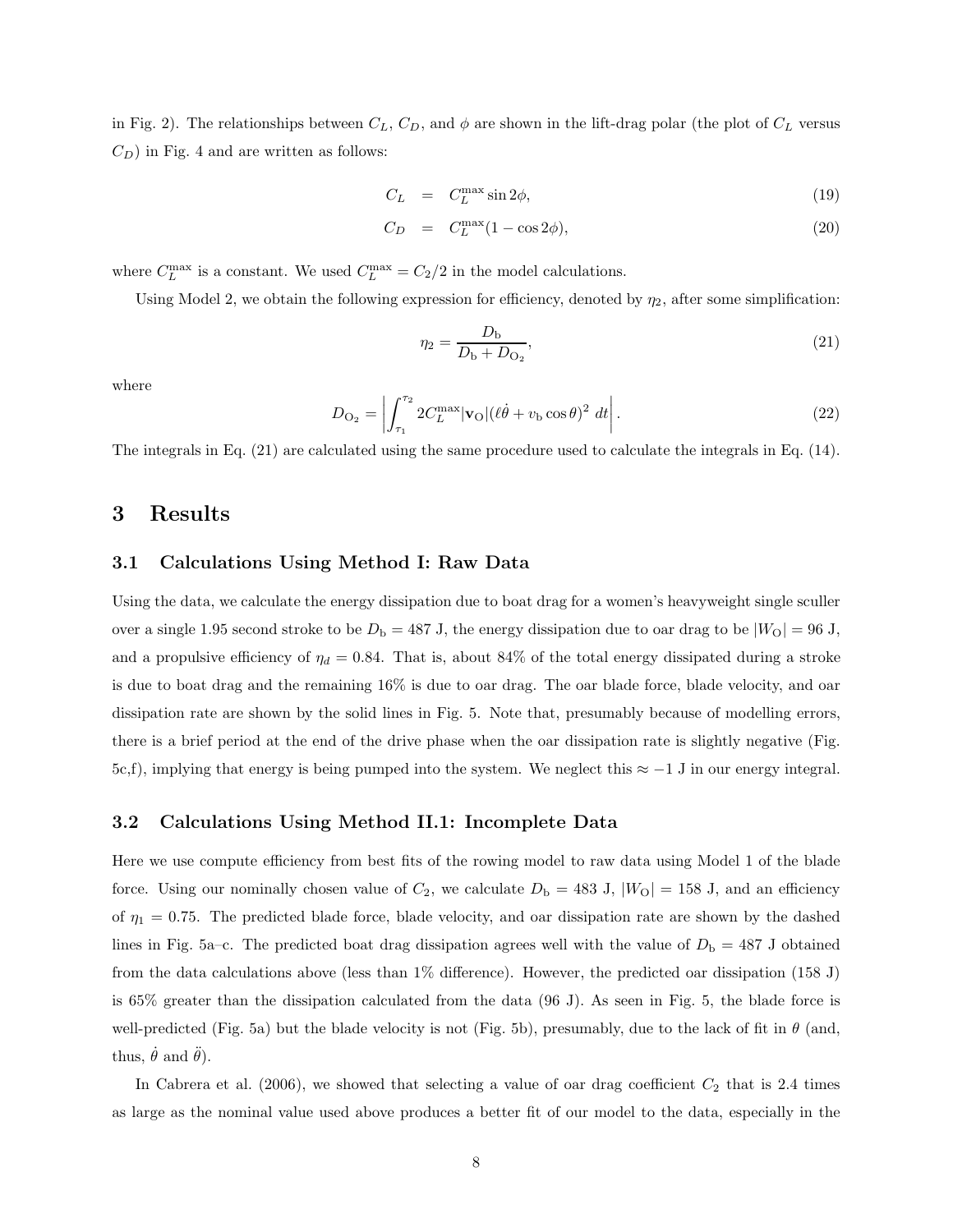fit to oar angle. From the best fit simulation using Model 1 and this new value of the oar drag constant  $(C_2^* = 2.4C_2)$ , we calculate  $D_b = 493$  J,  $D_o = 101$  J, and  $\eta_1 = 0.84$  which agree more favorably with the values obtained from the data (less than 2% difference in boat dissipation and less than 6% difference in oar dissipation). Plots of the blade force, blade velocity, and oar dissipation rate are shown by dashed-dotted lines in Fig. 5a–c. We see a better prediction in the blade velocity (Fig. 5b) and, thus, a better prediction of oar dissipation rate (Fig. 5c).

In Wang (2005), it is noted that in a study of the transient motion of a plate accelerated from rest to a constant velocity, the maximum lift force is up to 50% greater than the average lift force during steadystate. This study suggests that a larger value of  $C_2$  than the nominally chosen values be used in our model. Although the study does not account for the even larger value of  $C_2$  used above (2.4 times the nominal value), it is noted that the study does not account for surface effects which tend to increase drag (Hoerner, 1965).

#### 3.3 Calculations Using Method II.2: Incomplete Data

Here we use compute efficiency from best fits of the rowing model to raw data using Model 2 of the blade force. We calculate  $D_b = 489$  J,  $D_o = 118$  J, and  $\eta_2 = 0.81$ . Plots of the blade force, oar velocity, and oar dissipation rate are shown by dashed lines in Fig. 5d–f. Again, the predicted boat dissipation (489 J) agrees well the dissipation calculated from the data (487 J), less than a 1% difference. The predicted oar dissipation (118 J) is 23% greater than the dissipation calculated from the data, although the difference is not as marked as the difference seen above when using Model 1 and the nominally chosen value of  $C_2$ .

Although not shown in Cabrera et al. (2006), we determined that selecting a value of  $C_L^{\text{max}}$  that is  $4/3$ times as large as the nominal value produced a better fit of our model to the data. From the best fit simulation using Model 2 and this new value of the maximum lift coefficient  $(C_L^{\max *} = (4/3)C_L^{\max}$ , we calculate  $D_{\rm b} = 492$  J,  $D_{\rm o} = 97$  J, and  $\eta_2 = 0.84$ . Plots of the blade force, blade velocity, and oar dissipation rates are shown by dashed-dotted lines in Fig. 5d–f.

See Table 2 for a summary of the above results.

# 4 Discussion

#### 4.1 Oar vs. Propeller Efficiency

Oar dissipation comes from its slip velocity (motion through the water orthogonal to the blade) multiplied by the oar force. The useful work of the oar comes from the boat velocity multiplied by the oar force. Thus, for a given boat speed, oar efficiency is maximized by minimizing the oar slip. Small slip velocities (and, thus, oar efficiencies arbitrarily close to 1) can be generated for any oar, no matter how crudely shaped, by moving the blade slowly through the water. Although a consequence of moving the oar slowly is that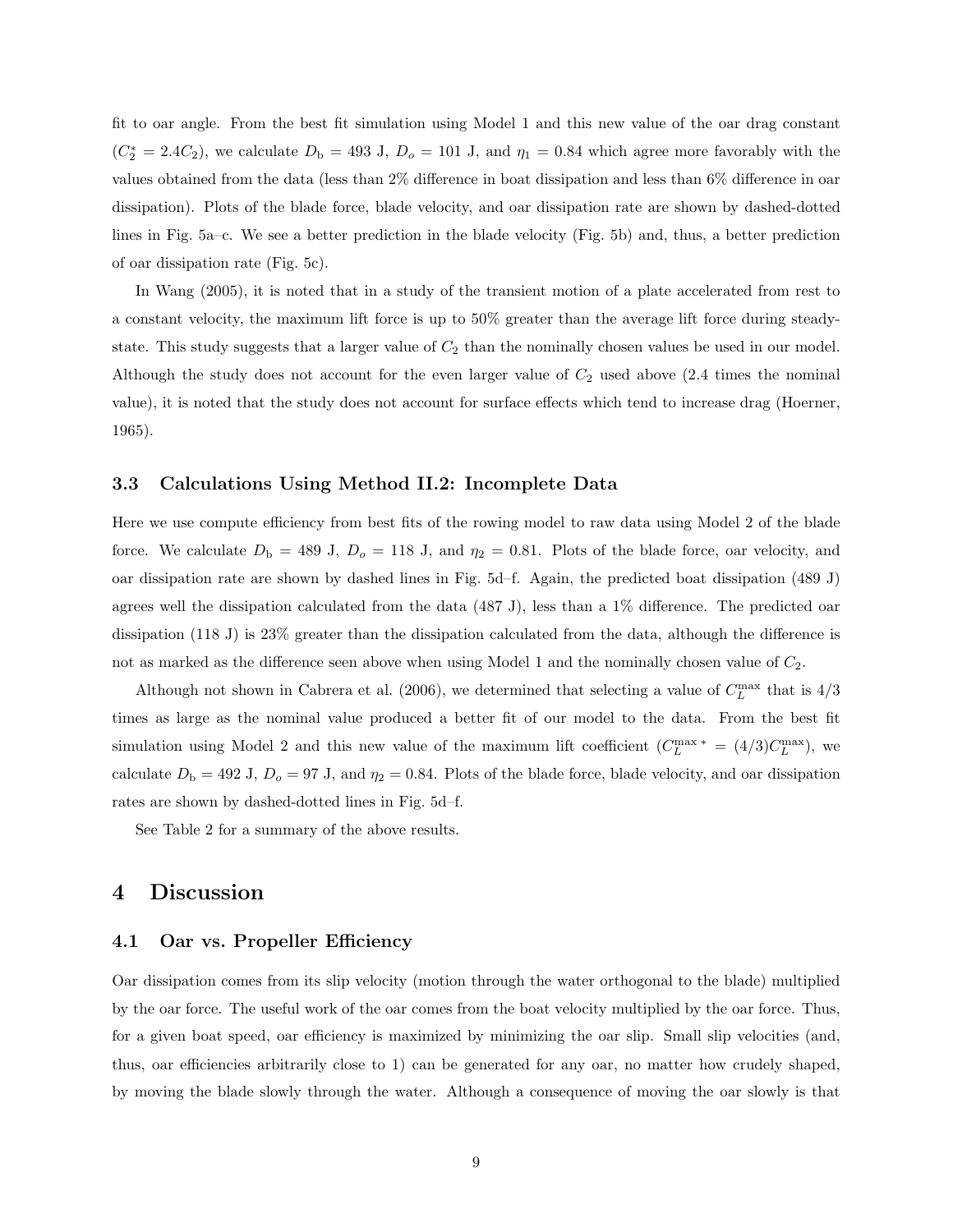the generated thrust at the blade is very small (and, thus, not a very useful thing to do), it is theoretically possible to obtain near perfect efficiency without having to create a special blade geometry.

To make this idea definite, imagine riding on a steadily moving 100 meter long barge as shown in Fig. 6. Dip an oar of arbitrary shape into the water near the bow of the barge. Then walk slowly to the stern, walking a shade faster than the rate at which the barge is moving so that you walk the 100 meter length of the barge as the barge advances forward 99 meters. Say the force on the oar, and thus the reaction force of your feet on the barge, is 1 Newton. The oar will slip in the water 1 meter while the barge advances 99 meters. The oar dissipation is 1 Joule, the work you have done on the barge and oar is 100 Joules, and the useful work (barge displacement times propulsive force) is 99 Joules. The propulsive efficiency of the oar is thus 99%. Of course, as noted, getting oars of this efficiency to actually move a boat would require thousands of rowers or gigantic oars, and these in turn would engender other costs. But, fundamentally, oar efficiency can be driven arbitrarily close to 1 without sophisticated oar design. In our more complex model, say, this result would be obtained by making the oar drag coefficient arbitrarily large.

Propellers, on the other hand, cannot so easily have such high efficiencies. From blade element theory (see Dommasch (1953), for example), the forces on a propeller blade are modeled like an airfoil. The resultant force on each spanwise element of the blade consists of a lift and a drag force. By convention, the lift force does no work so dissipation is solely due to drag. Therefore, to minimize blade dissipation (and, thus, maximize efficiency), blade drag must be minimized. Propeller efficiency is inextricably linked to the lift-todrag ratio of the blades. At non-infinite Reynolds numbers the lift-to-drag ratio is necesarily removed from infinity and propeller efficiency cannot approach 1. Typical recreational motor boat propeller efficiencies are about 50-65% whereas the very best marine propellers have efficiencies of about 70-80% (Krueger, 2005). Note that for propellers drag is essentially dissipative whereas for oars it is an essential part of the propulsion.

The essential difference between propellers and oars is that propellers are stuck in the water and oars are not. The fair comparison would be to require oars to have the recovery portion of the stroke entirely submerged. In this case, of course, we would find that oars were generally not very efficient as the oar drag during the recovery would be a significant loss. However, in real rowing, as opposed to real propeller propulsion, we have the recovery phase of the stroke out of the water, in the thin air, and thus incuring small (negligible in our calculations here) cost for the motion of the blade in the direction of the boat.

#### 4.2 Comparison With Previous Calculations of Efficiency

We now discuss the efficiency calculations of previous authors.

Alexander (1927) defines efficiency using Eq. (1) where he calculates  $W_r$  as the work done at the oar handles and  $D<sub>b</sub>$  includes dissipation due to both hydrodynamic and aerodynamic drag. He calculates  $D<sub>b</sub>$ using the equation:

$$
D_{\rm b} = R\bar{v}_b \tau,\tag{23}
$$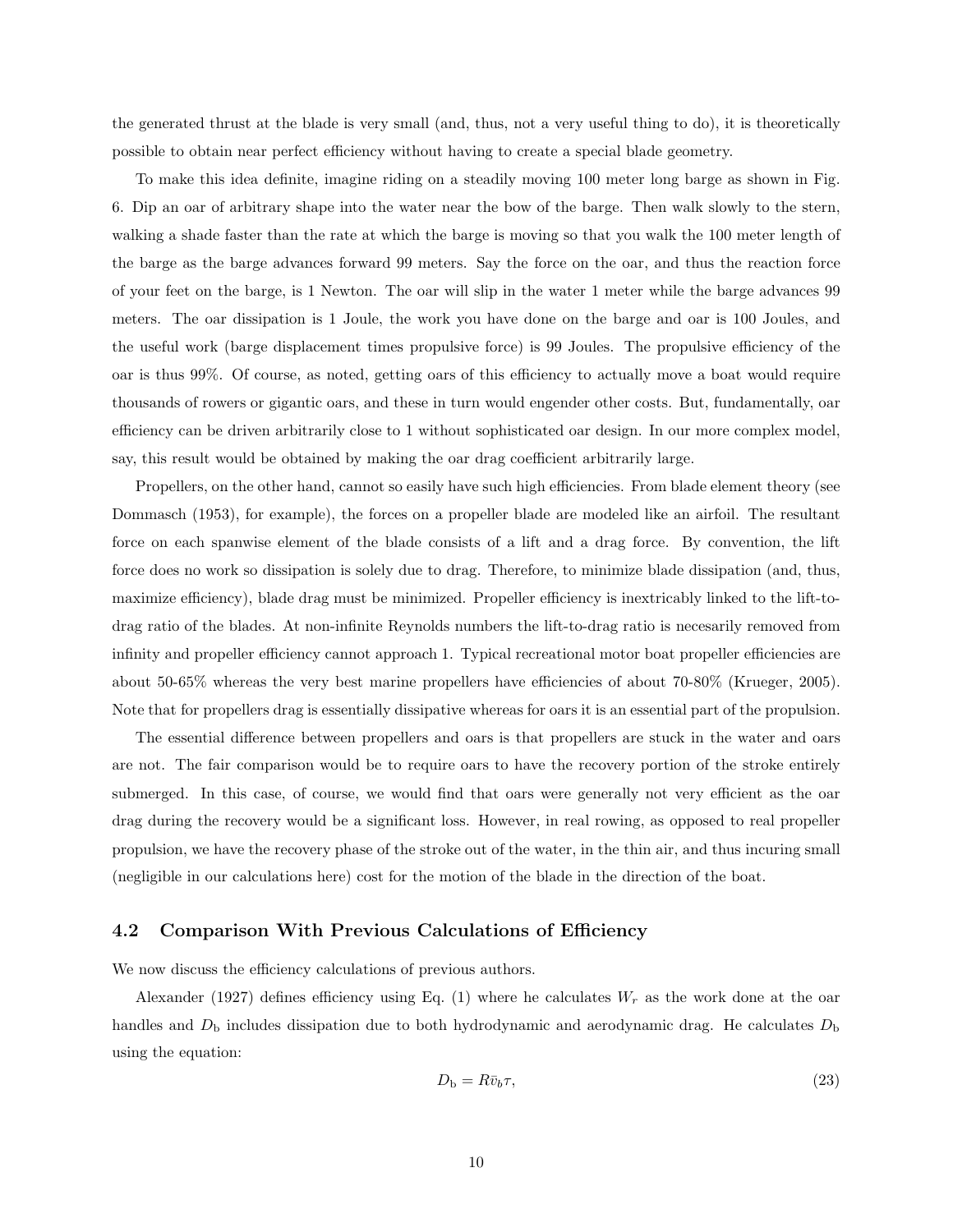where  $\tau = 1$  min,  $v_b$  is average boat speed, and  $R = 0.557\bar{v}_b^{2.012}$  is the resistance when  $v_b = \bar{v}_b$ . Alexander does not state the equation he uses to calculate  $W_r$ . Instead, he offers an ambiguous description of this calculation. He calculates  $D_{\rm b} = 91,800$  ft lb and  $W_r = 148,400$  ft lb using data gathered for an eight, resulting in an efficiency of  $\eta = 0.619$ . However, this efficiency calculation is faulty for two reasons. First, in his calculation of  $D_{\rm b}$ , Alexander ignores the variation of boat velocity. He uses

$$
D_{\rm b} = 0.557 \left(\frac{1}{\tau} \int_0^{\tau} v_b \ dt\right)^{3.012} \tau,
$$
\n(24)

instead of the proper equation:

$$
D_{\rm b} = 0.557 \int_0^\tau v_b^{3.012} dt.
$$
 (25)

Second, Alexander does not take into account the work done by the rower at the footstretcher and he only accounts for the displacement of the oar relative to the boat (not the absolute displacement) in his calculation of the work done at the oar handles.

Wellicome (1967) defines efficiency as:

$$
\eta = \frac{W_u}{W_r},\tag{26}
$$

where  $W_u$  is "useful work." The equations he uses for calculating  $W_u$  and  $W_r$  are as follows:

$$
W_u = \int_0^T |\mathbf{F}_{\text{oa}}| v_b \cos(\theta - \alpha) dt,
$$
\n(27)

$$
W_r = \int_0^T |\mathbf{F}_{\text{oa}r}| s\dot{\theta} \cos \alpha \, dt,\tag{28}
$$

where  $\alpha$  is the angle between the force on the oar blade and  $\hat{\mathbf{e}}_{\theta}$ . Using data gathered for an eight, he calculates  $\eta = 0.664$  for an eight. Due to his use of a reference frame attached to the boat, Wellicome does not calculate the work done at the footstretcher when calculating  $W_r$  and the velocity of the oar handle he uses in Eq. (28) is relative to the boat, not the absolute velocity. Thus, Wellicome miscalculates the actual work.

Celentano et al. (1974) define efficiency as:

$$
\eta = \frac{W_r}{W_r + D_o}.\tag{29}
$$

They calculate  $W_r$  and  $D_o$  using the relations:

$$
W_r = \bar{F}_{\text{oar}_x} \bar{v}_b (\tau_2 - \tau_1), \tag{30}
$$

$$
D_o = \bar{F}_{\text{oar}_x} r,\tag{31}
$$

where r is the blade slip distance. Using a previous author's measurement of  $\bar{v}_{\rm b}$  and r, they calculate  $\eta = 0.7$ . The boat type for this calculation is not stated. Again, like Alexander and Wellicome, Celentano et al. make the mistake of calculating rower work in a frame of reference attached to the boat. Furthermore, they compute the above work quantities as a product of average force and velocity instead of integrating the time varying product.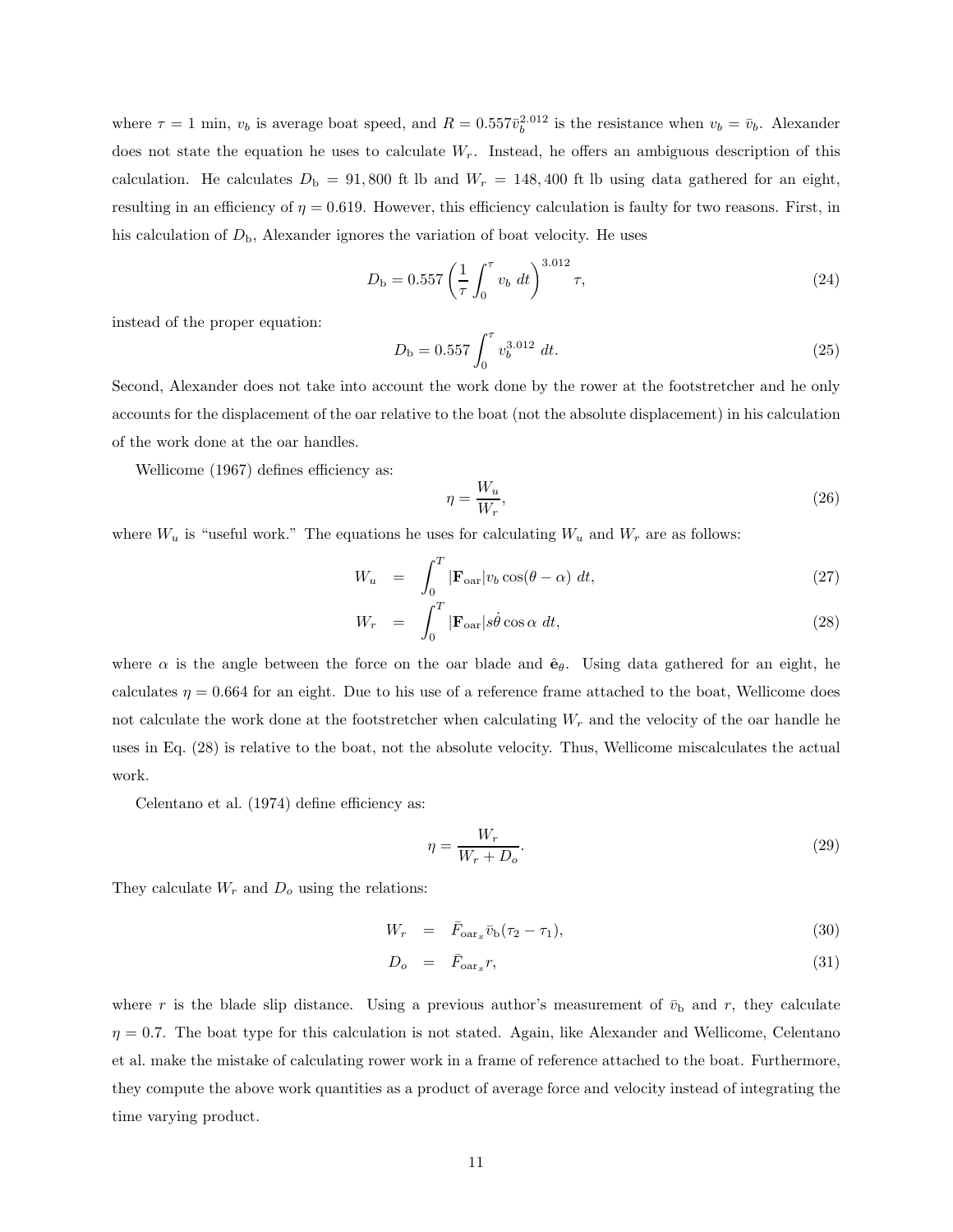Affeld et al. (1993), Kleshnev (1999), and Atkinson (2004) calculate efficiency using a form equivalent to that of Alexander's:

$$
\eta = \frac{W_r - D_o}{W_r}.\tag{32}
$$

Affeld et al. and Kleshnev calculate  $W_r$  as:

$$
W_r = \int_0^T F_{\text{hand}\theta} s\dot{\theta} dt.
$$
 (33)

They assume that the resultant force on the oar blade is perpendicular to the blade and break up this force into its lift and drag components (as described above in the Model 2 section). They then calculate  $D<sub>o</sub>$  using the equation:

$$
D_o = \int_{\tau_1}^{\tau_2} F_D |\mathbf{v}_O| \, dt,\tag{34}
$$

where  $F_D$  and  $|v_O|$  are determined from the measured oar handle force, boat velocity, and oar angular velocity. Kleshnev does not provide an equation for computing  $D<sub>o</sub>$  but it is presumably the same as Eq. (34) and Atkinson does not provide any equations for computing  $W_r$  and  $D_o$ . Using multiple data sets obtained from a single, Affeld et al. compute values of  $\eta$  ranging from 0.7 to 0.75. Kleshnev computes  $\eta$ -values of 0.79, 0.82, 0.84, and 0.85 for a single, pair/double, four/quad, and eight, respectively, using data obtained from these boat types. Atkinson computes  $\eta = 0.768$  for a single using his rowing model which is able to well-predict boat velocity. Like other authors, they all fail to consider the work done by the rower on the footstretcher. Due to their use of a non-Newtonian reference frame they incorrectly calculate  $W_r$  using the oar handle velocity relative to the boat instead of its absolute velocity.

The problem with calculating rower work in the moving boat reference frame is perhaps clarified with the example of Fig. 7. Let's imagine a crazy rowing stroke, not one that anyone actually uses, but one that illustrates the calculation problem. Imagine a rower moving fore and aft in the boat by periodically extending her legs. If the oars were entirely out of the water the rower would move fore and aft, relative to a fixed reference frame, while the boat moves fore and aft in the opposite direction (approximately out of phase if the water dissipation is small). Now imagine that the rower moves her hands fore and aft in a manner exactly opposite to her leg motion so that the oar is always orthogonal to the boat, and the oar handle has no fore and aft motion relative to the boat. Furthermore, let the rower raise and lower her hands so that the oar is only in the water when the boat would, if there were no oar in the water, be moving backwards. Thus, backwards motions of the boat are more-or-less stopped and the boat moves, on average, forward. The rower is effectively using the oar to make a ratchet. The boat moves forward, there is boat drag and dissipation. The rower does work. Yet, in this way of rowing the work calculated, as calculated by the above authors where the work is calculated by oar handle motion relative to the boat, is zero. That is, for this rowing stroke the moving-reference frame work calculation would give an efficiency of positive infinity. Whereas the definition of efficiency we have chosen is thermodynamically necessarily no greater than 1. If we calculate rower work incorrectly using the methods of Affeld et al. (1993) and Kleshnev (1999)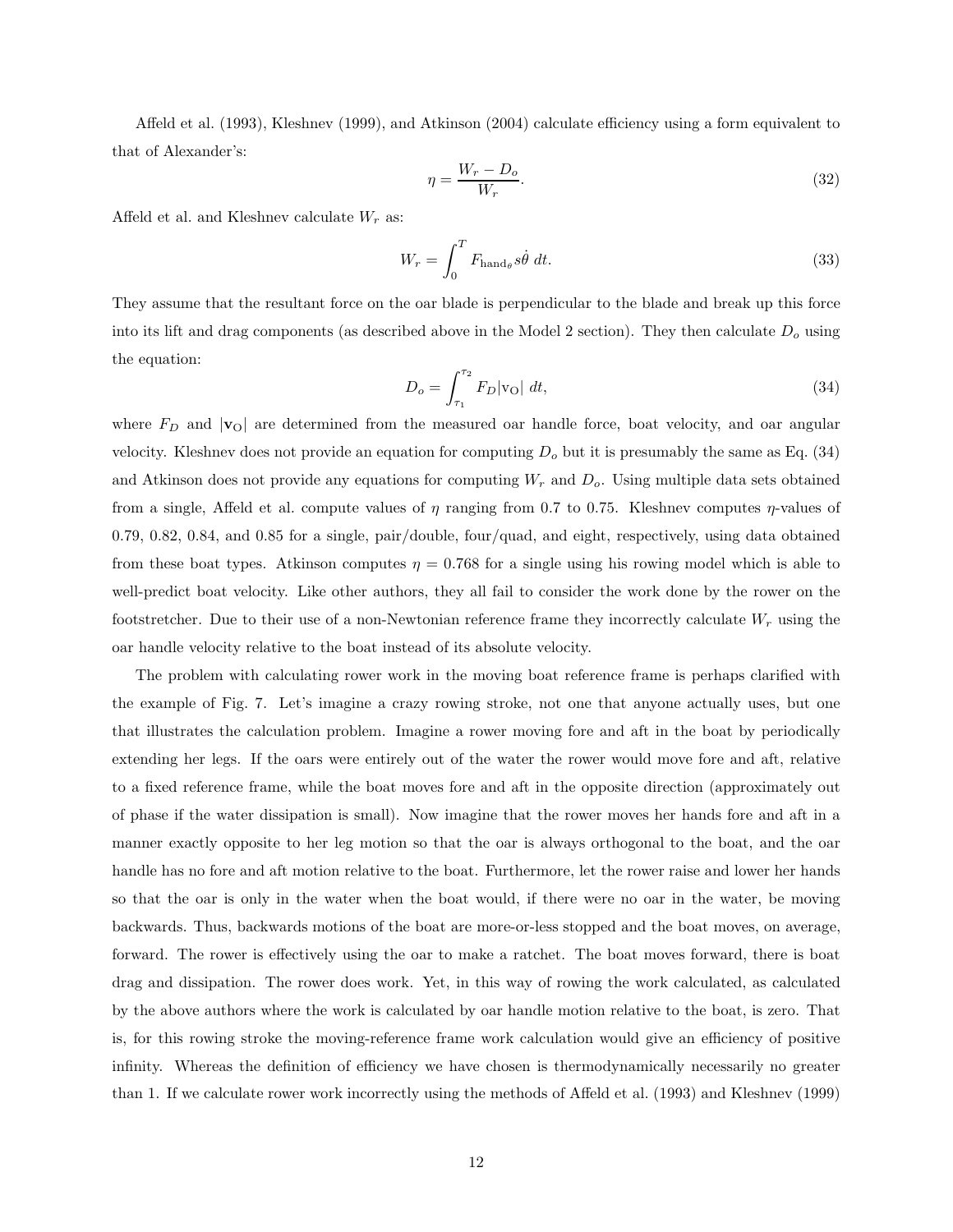in Method I we get a rower work of 488 J per stroke which is 16 % less than our (hopefully better estimate) here of 583 J.

#### 4.3 How to Improve Oar Efficiency

An obvious conclusion of our calculations here is that oar efficiency can be made greater and greater by increasing the oar drag coefficient  $C_2$ . This, in turn, can be increased by increasing the oar blade area. Although this insight might be useful, it has its limitations in terms of incurred costs. For example, there is a cost of lowering and raising a large blade, of learning a new coordination, of carrying the extra weight, of extra air drag, etc. Taking these (neglected here) losses into account, both in terms of their costs and making a design which minimizes these costs, it remains an open question whether the efficiency of real oars can be usefully improved by further increasing thier area.

# 5 Conclusion

We have proposed a new (rational) measure of oar efficiency and, using on-water data and a simple rowing model, calculated  $\eta \approx 0.84$  for a sculling oar, an efficiency higher than that of good nautical propellers. Efficiencies were calculated using two models of the oar blade force and both models were capable of accurately predicting the boat and oar dissipations. In order to obtain good agreement with oar dissipation calculated from the data, we used values of the oar drag coefficients that were larger than the nominal ones chosen. The need for larger drag coefficients may be accounted for by the fact that the transient forces may be larger than those experienced at steady-state. We have also shown that prior definitions of oar efficiency all suffer from at least one deficiency, the most common one being that they fail to account for the work done at the foot stretcher when calculating rower work.

# References

- Affeld, K., Schichl, K., & Ziemann, A. (1993). Assessment of rowing efficiency. International Journal of Sports Medicine, 14, S39–S41.
- Alexander, F. H. (1927). The propulsive efficiency of rowing. In Transactions of the Institute of Naval Architecture, (pp. 228–244). Virginia Military Institute.
- Atkinson, W. (2004). Rowing computer research. Retrieved Feb. 1, 2005 from the World Wide Web: http://www.atkinsopht.com/row/rowrpage.htm .
- Cabrera, D., Ruina, A., & Kleshnev, V. (2006). A simple 1+-dimensional model of rowing mimics observed forces and motions. Human Movement Science. In press.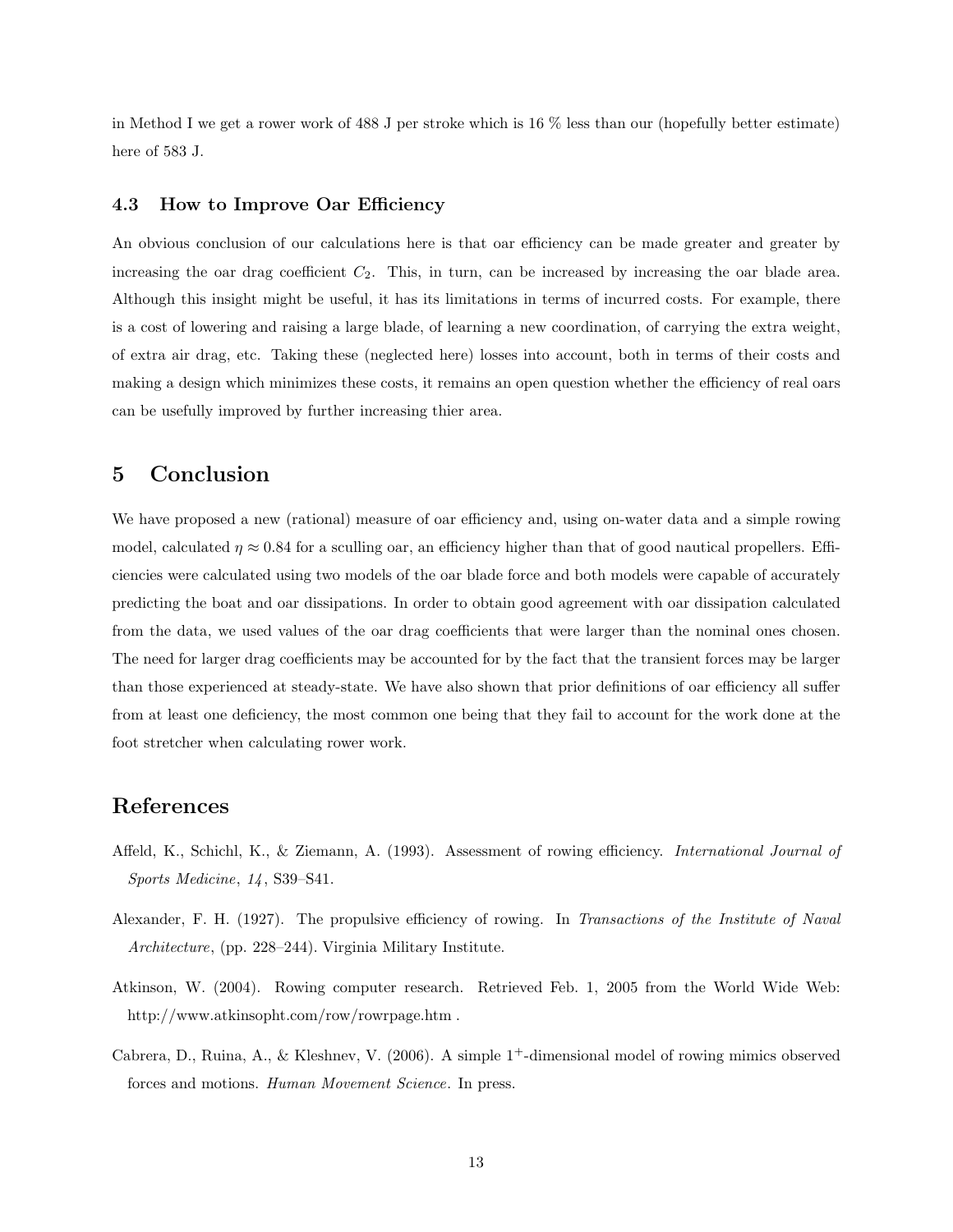- Cavagna, G. A., Saibene, F. P., Margaria, R. (1963). External work in walking. Journal of Applied Physiology, 18, 1–9.
- Celentano, F., Cortili, G., Prampero, P. E. D., & Cerretelli, P. (1974). Mechanical aspects of rowing. Journal of Applied Physiology, 36, 642–647.
- Dommasch, D. O. (1953). Elements of Propeller and Helicopter Aerodynamics. New York: Pitman Publishing Corporation.
- Hoerner, S. F. (1965). Fluid-dynamic drag. New York: S. F. Hoerner.
- Kleshnev, V. (1999). Propulsive efficiency of rowing. In Proceedings of the XVII International Symposium on Biomechanics in Sports, (pp. 224–228). Edith Cowan University, Perth, Western Australia.
- Krueger, K. (2005). Personal communication. Rolls-Royce Naval Marine Inc., Walpole, MA.
- Lazauskas, L. (1997). A performance prediction model for rowing races. Technical report, University of Adelaide, Australia.
- Lazauskas, L. (1998). Rowing shell drag comparisons. Technical report, University of Adelaide, Australia.
- Pendergast, D. & Zamparo, P. & di Prampero, P. E. & Capelli, C. & Cerretelli, P. & Termin, A. C. Jr. & Bushnell, D. & Paschke, D. & Mollendorf, J. (2003). Energy balance of human locomotion in water. European Journal of Applied Physiology, 90, 377–386.
- Pope, D. L. (1973). On the dynamics of men and boats and oars. *Mechanics and Sport, ASME*, (pp. 113–130).
- Wang, Z. J., Birch., J., & Dickinson, M. H. (2004). Unsteady forces in hovering flight: computation vs experiments. Journal of Experimental Biology, 207, 449–460.
- Wang, Z. J. (2005). Dissecting insect flight. Annual Review of Fluid Mechanics, 37, 183–210.
- Wellicome, J. F. (1967). Some hydrodynamic aspects of rowing. In Rowing: A scientific approach. Cranbury, NJ: A. S. Barnes & Co., Inc.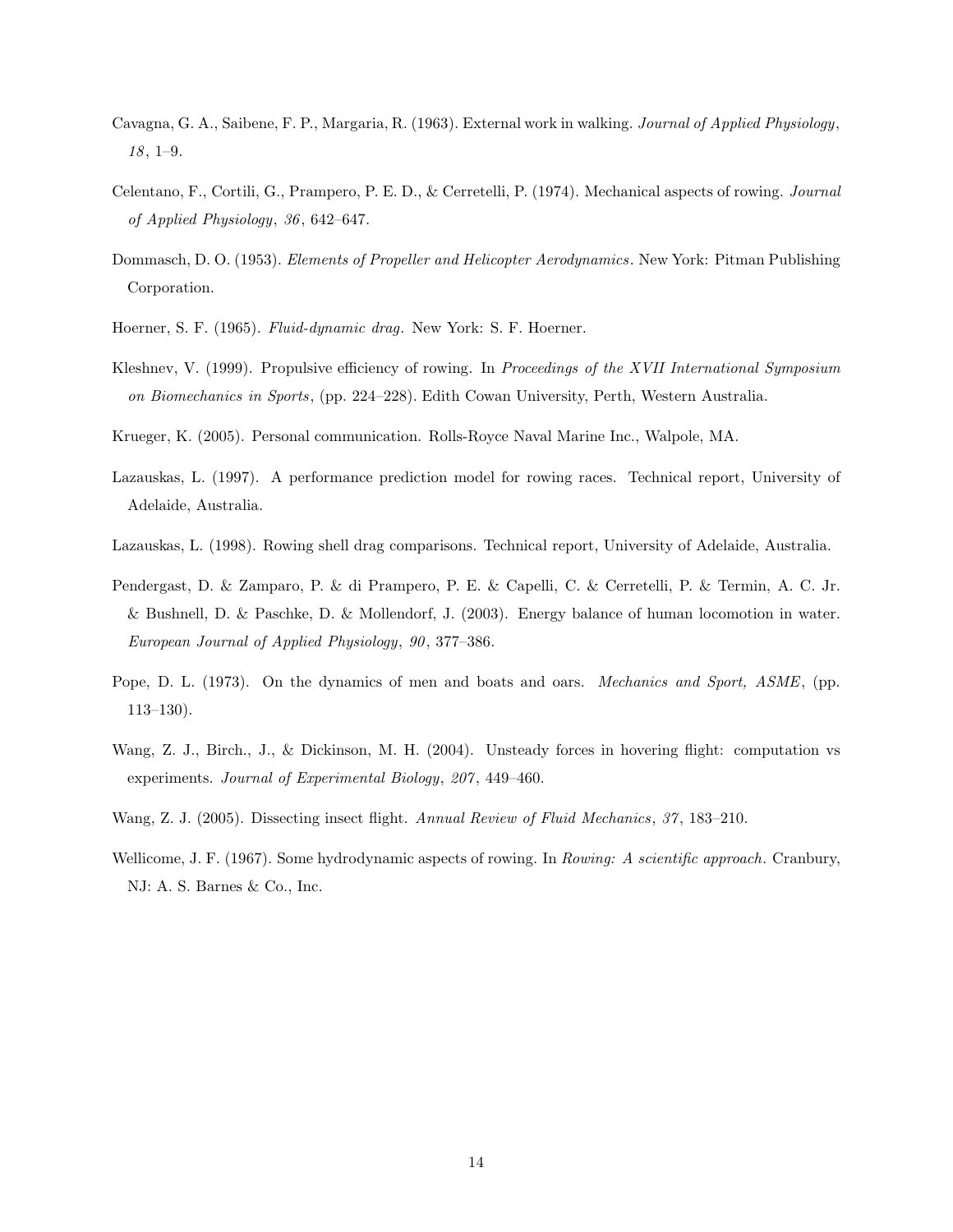| Variable         | Value                        | Description                                                                                 |  |  |
|------------------|------------------------------|---------------------------------------------------------------------------------------------|--|--|
| T                | $1.94$ s                     | stroke period                                                                               |  |  |
| $s^*$            | $0.89 \text{ m}$             | actual inboard oar length                                                                   |  |  |
| $\boldsymbol{s}$ | $0.83 \text{ m}$             | modified inboard oar length $(s^* - 0.06 \text{ m})$                                        |  |  |
| $\ell^*$         | $2.02 \text{ m}$             | actual outboard oar length                                                                  |  |  |
| ł.               | $1.805 \;{\rm m}$            | modified outboard oar length                                                                |  |  |
|                  |                              | $(\ell^*$ – (blade length)/2)                                                               |  |  |
| $m_{\Omega}$     | $2.4 \text{ kg}$             | oar mass (for 2 oars)                                                                       |  |  |
| $C_1$            | 3.16 $N/(m/s)^2$             | boat drag coefficient $(F_{\text{boat}} = C_1 v_{\text{b}}^2)$                              |  |  |
| $C_2$            | 58.7 N/ $(m/s)^2$            | oar drag coefficient $(F_{\text{oar}} = C_2(\mathbf{v}_O \cdot \hat{\mathbf{e}}_\theta)^2)$ |  |  |
| $\overline{d}$   | $0.565 \; \mathrm{m}$        | distance from oarlock to oar center of mass                                                 |  |  |
| $I_{\rm G}$      | $1.70 \text{ kg} \text{m}^2$ | oar moment of inertia $(2m_0(\ell^* + s^*)^2/12)$                                           |  |  |

Table 1: Listed are the values of the variables fixed in the simulations. Note that boat mass is the sum of the fully rigged boat mass and the mass of the data collection equipment.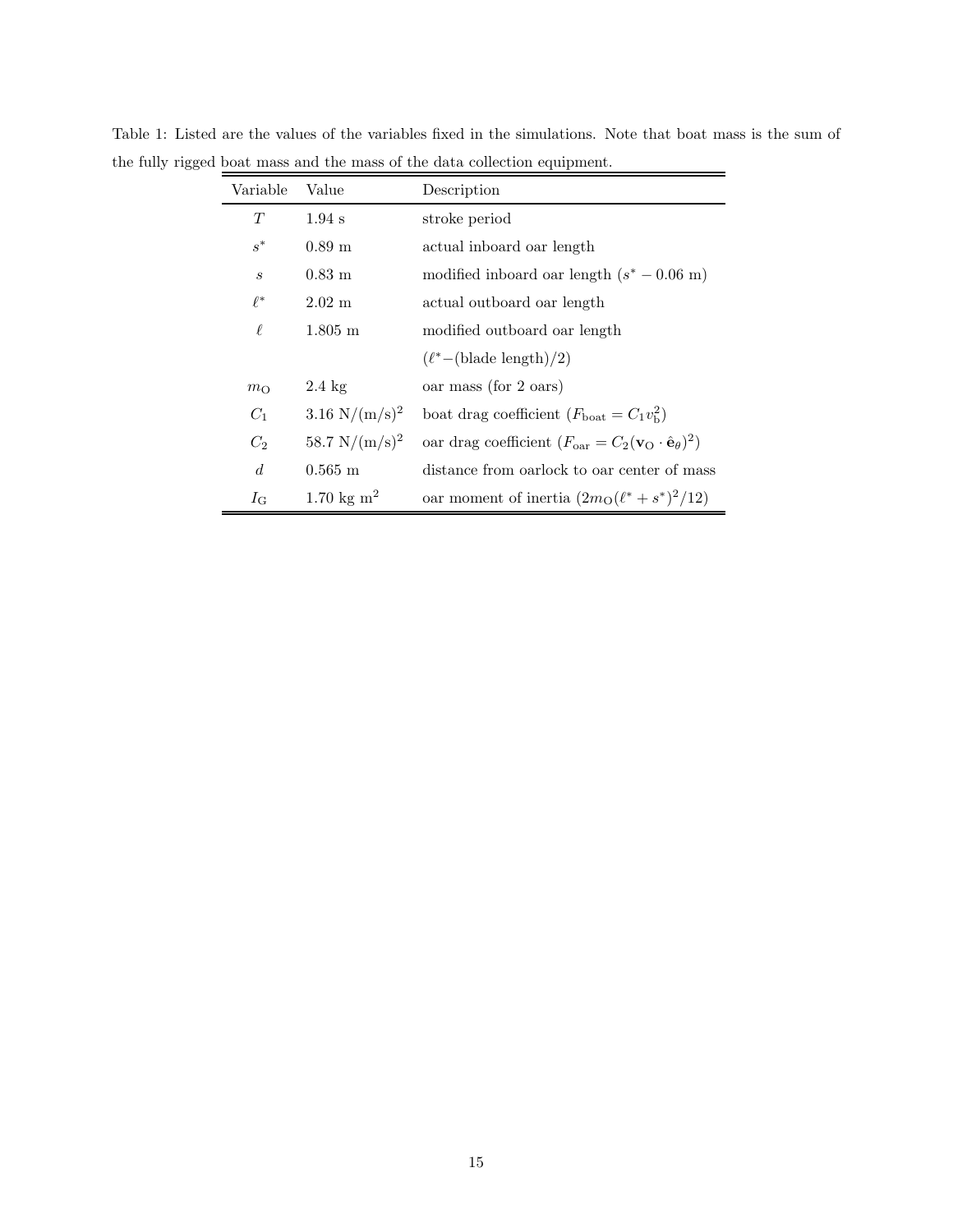Table 2: This table summarizes the calculated values of boat and oar dissipation  $(W<sub>b</sub>$  and  $W<sub>O</sub>)$  and the resulting propulsive efficiencies  $(\eta)$  using three methods. In Method I, calculations are performed on raw data. In Method II.1, calculations are performed on incomplete data which are the results from the best fit of the rowing model to raw data where we use Model 1 of the blade force. In Method II.2, calculations are the same as those of Method II.1 but using Model 2 of the blade force. In Method I we calculate the blade force using the measured oar handle force, oar kinematics, and boat velocity. Thus, we do not report a drag coefficient.

| Method  | Oar Drag Coeff. $W_O$ (J) |     | $W_{\rm b}$ (J) | $W_{\rm r}$ (J) | $\eta$ |
|---------|---------------------------|-----|-----------------|-----------------|--------|
| L       |                           | 96  | 487             | 583             | 0.84   |
| $\Pi.1$ | $C_2$                     | 158 | 483             | 641             | 0.75   |
| $\Pi.1$ | 2.4C <sub>2</sub>         | 101 | 493             | 594             | 0.84   |
| II.2    | $C_L^{\max}$              | 118 | 489             | 607             | 0.81   |
| II.2    | $(4/3)C_L^{\max}$         | 97  | 492             | 589             | 0.84   |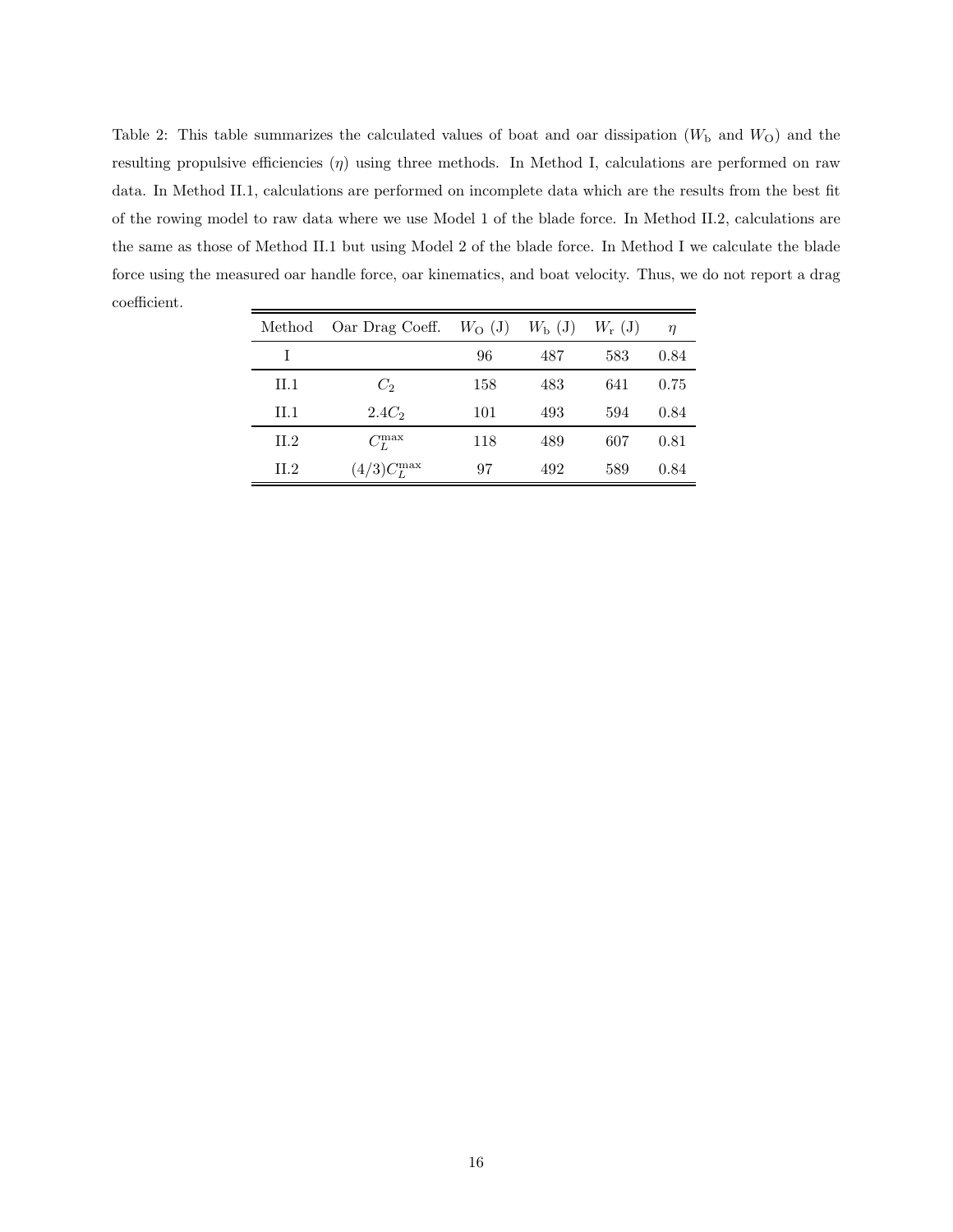Energy Sources and Sinks  $(a)$  (b)



Figure 1: (a) A schematic of the rower-boat-oars system. (b) The boat-oars system, showing the energy sources (rower work) and sinks (boat and oar dissipation) due to forces external to the system.

Rower-Boat-Oars System Boat-Oars System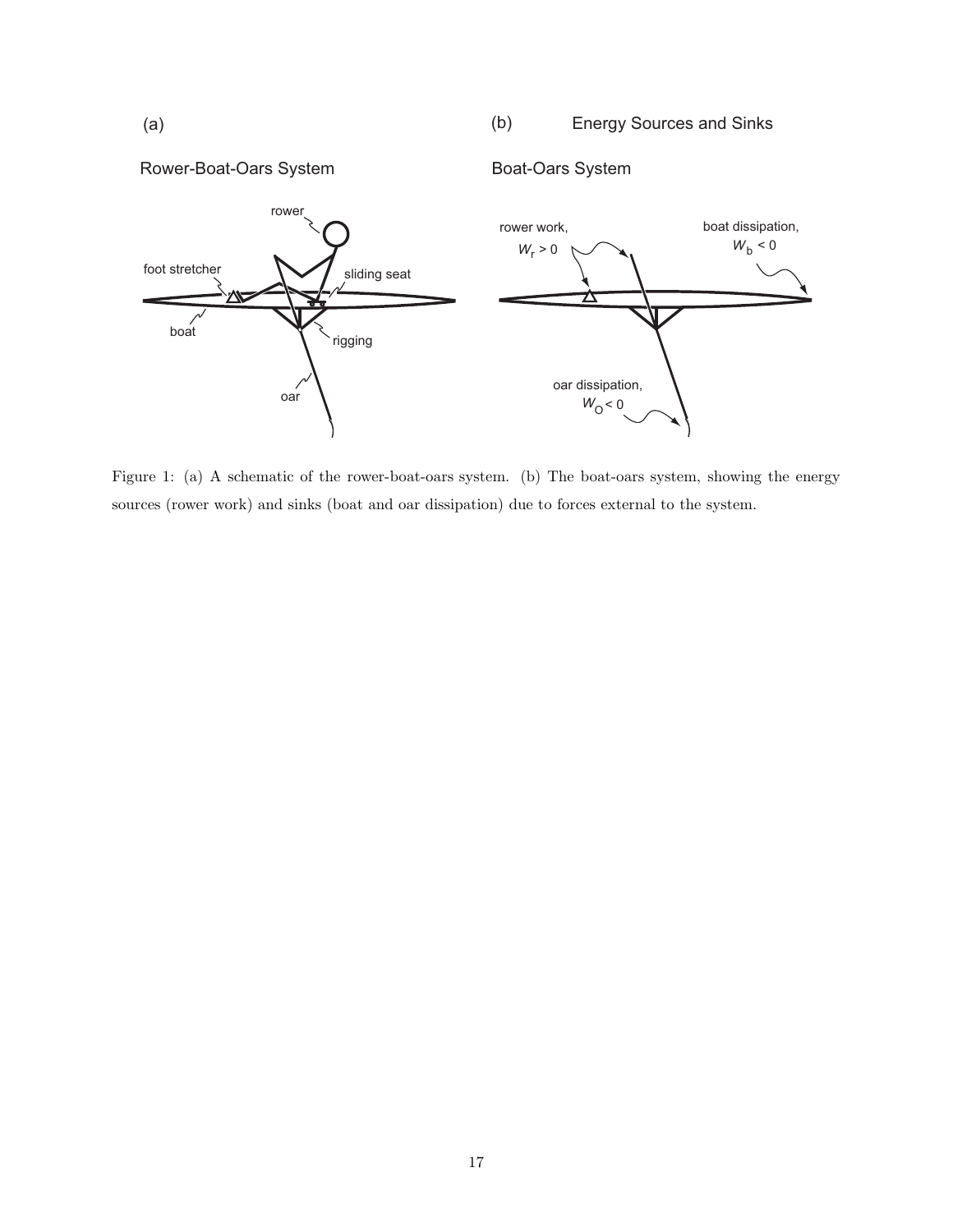

Figure 2: A geometric schematic and free body diagrams of the rower-boat-oars system. Descriptions of variables not mentioned in the text may be found in Cabrera et al. (2006). When calculating efficiency using both the data and the model, we assume that oar rotation occurs in a plane parallel to the water surface, the resultant force on the oar blade is in the  $\hat{\mathbf{e}}_{\theta}$ -direction, and boat drag is in the x-direction. In our model we also assume a point mass rower and we only consider the fore-aft motions of the rower's legs, back, and arms. Furthermore, we neglect the variation in the rower's shoulder height and center of mass height from the seat.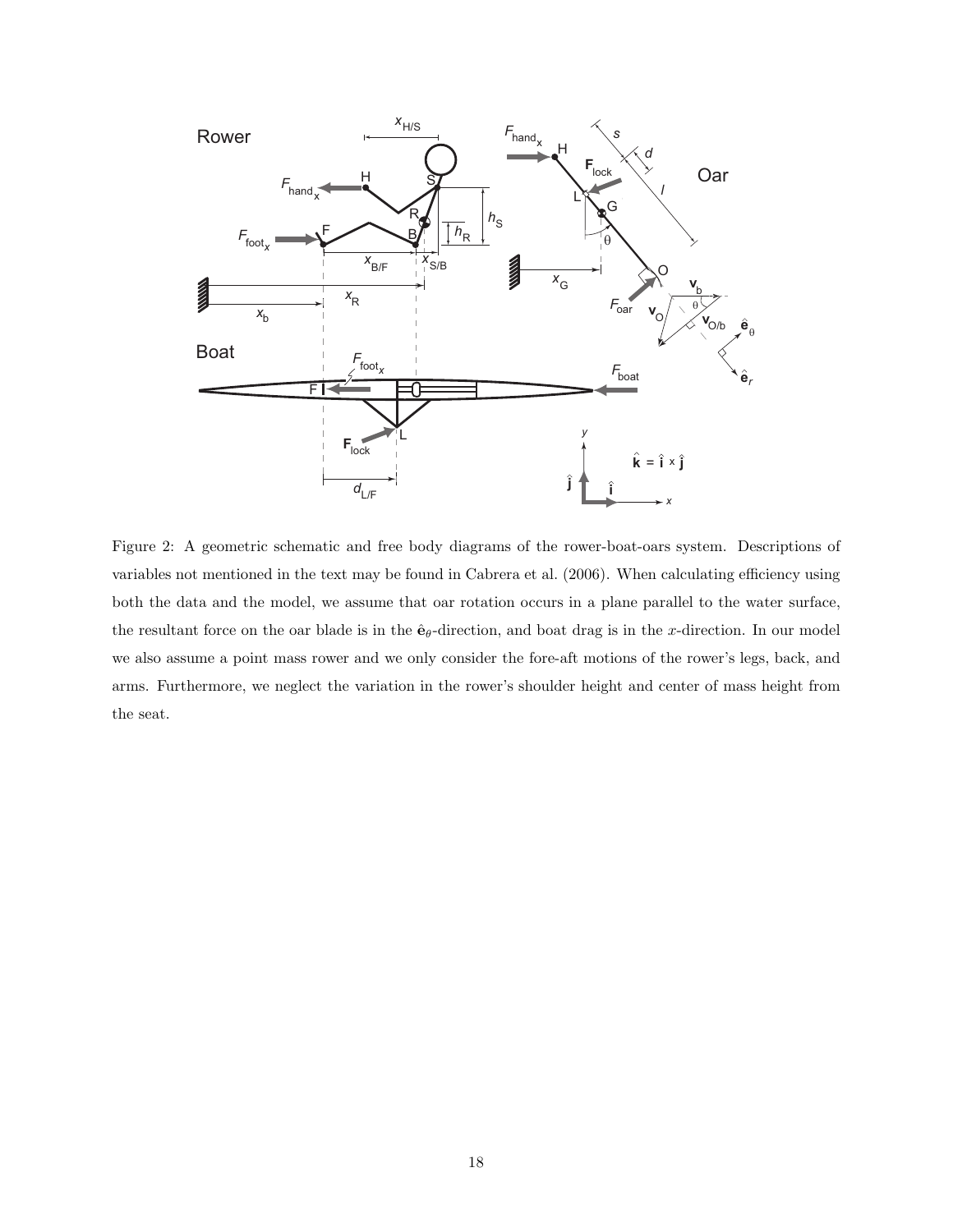

Figure 3: Shown are plots of the blade force  $(F_{\text{oar}})$  versus time (t) as determined by Eq. 10 and measured data for  $F_{\text{hand}_{\theta}}$ ,  $v_{\text{b}}$ , and  $\theta$ . Post processing of the data (as described in Cabrera et al. (2006)) produced 51 data points. The calculated values of  $F_{\text{oar}}$  based on these data points are plotted as open circles. The filled circles correspond to the calculated catch and release times,  $\tau_1$  and  $\tau_2$ . By assumption,  $\tau_1$  and  $\tau_2$  are the times when  $F_{\text{oar}} = 0$  N. These times are calculated by linearly interpolating the data when  $F_{\text{oar}}$  changes sign. Plots (b) and (c), blowups of the regions in plot (a) when the sign changes occur, show the interpolation process. When calculating the oar dissipation, we take the oar force to be zero when  $t \leq \tau_1$  and  $t \geq \tau_2$ .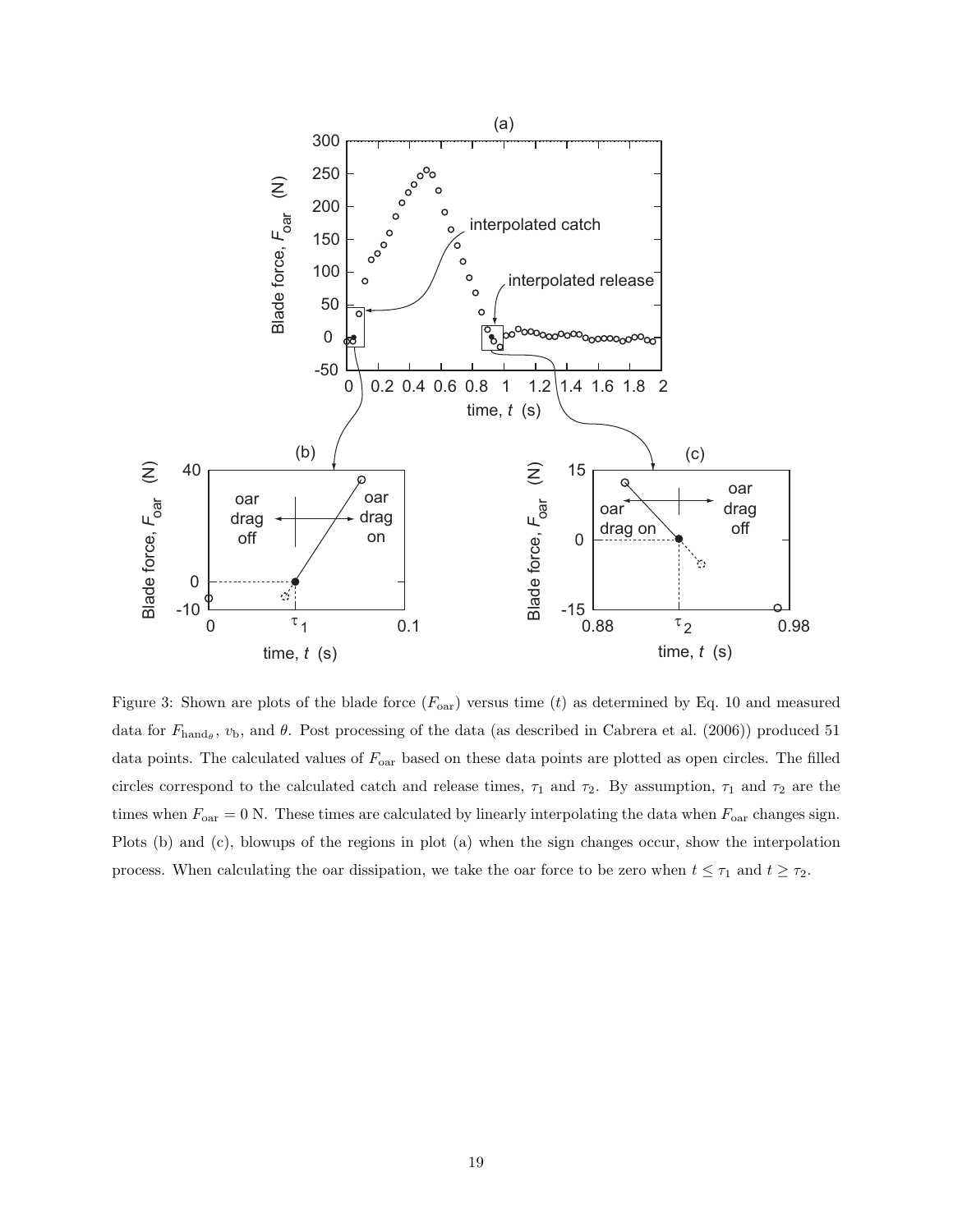

Figure 4: The diagram shows the directions of the lift and drag forces used in Model 2 of the oar blade force as well as the lift-drag polar for both models. Drag opposes the oar velocity,  $\mathbf{v}_0$ , while lift is perpendicular to drag. Since lift is always perpendicular to  $v<sub>O</sub>$ , the lift force does no work. Also shown is the angle of attack,  $\phi,$  which is the angle between  $\mathbf{v}_{\rm O}$  and the  $\hat{\mathbf{e}}_{\theta}\text{-direction.}$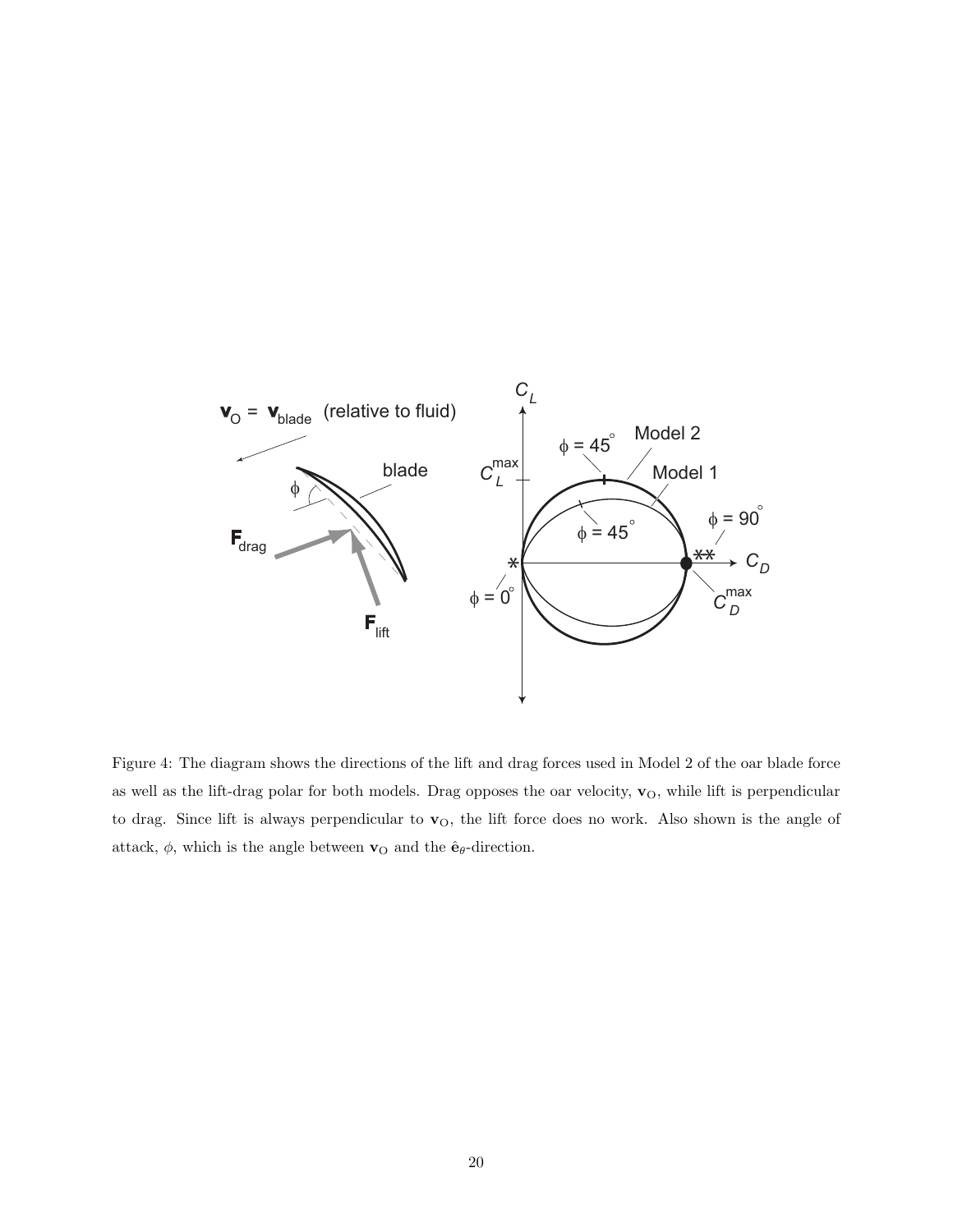

Figure 5: Shown here are plots of  $F_{\text{oar}}$ ,  $\mathbf{v} \cdot \hat{\mathbf{e}}_{\theta}$ , and  $D_o$  versus time for the drive phase of the rowing stroke. The solid lines correspond to calculations from the data. In the first column of plots (a-c), the dashed lines are the resulting quantities from the best fit simulation of singles using Model 1 and the value of  $C_2$  shown in Table 1 and the dashed-dotted lines are the resulting quantities from the best fit simulation using Model 1 and a value of  $C_2$  that is 2.4 times the nominal value. In the second column of plots  $(d-f)$ , the dashed lines are the resulting quantities from the best fit simulation of singles using Model 2 and  $C_L^{\max} = 2C_2$  (where  $C_2$  is the value shown in Table 1) and the dashed-dotted lines are the resulting quantities from the best fit simulation using Model 2 and a value of  $C_L^{\max}$  that is 4/3 times the nominal value.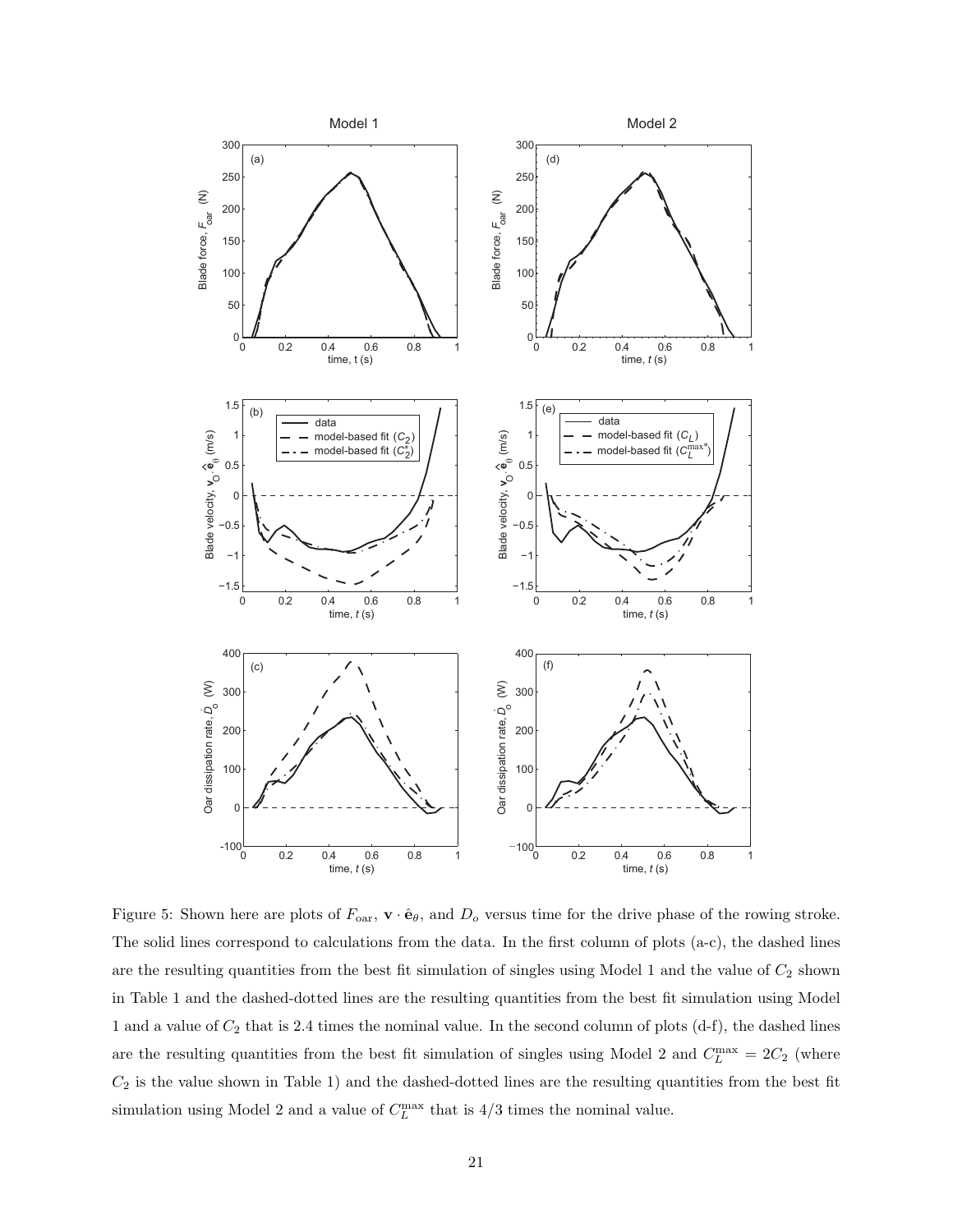

Figure 6: A schematic of the example discussed in the text illustrating how oar efficiency can be made arbitrarily close to 1. In the example, a rower stands on a barge moving steadily to the right. The rower sticks an oar in the water and walks from the bow to the stern a shade faster than the rate at which the barge is moving. When the rower reaches the stern, the boat has moved 99 m to the right and the rower has moved 1 m to the left as indicated in (a). We assume that the force of the water on the oar blade is  $F = 1$  N. The rower's acceleration is small enough that we consider both the rower and oar to be approximately in equilibrium. Thus, as indicated in (b), the force at the oar handle, the force between the rower's feet and the barge, and the oar blade force are  $F = 1$  N.